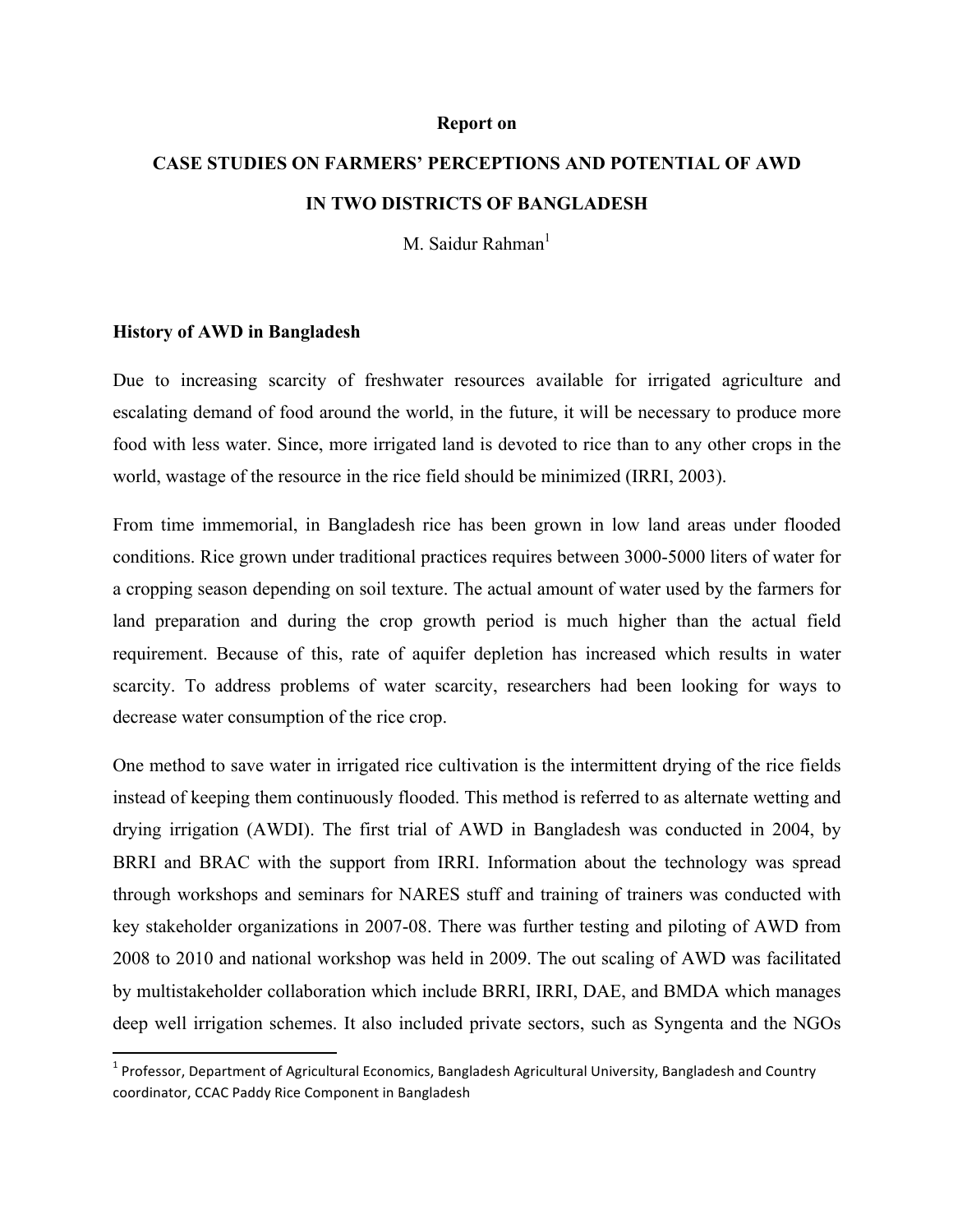IDE partnered with Katalyst and RDRS. BRRI's role was in research and training on AWD, while DAE was responsible for actual dissemination through extension activities linked with their major programs. For knowledge intensive technologies such as AWD, farmer training and group approaches were particularly useful especially FFS, which created experiential learning over time rather than in one-off training session. Support from local champions such as village chairman and representatives of local government were important. In Bangladesh the media such as radio and TV had a strong engagement from the beginning. It is difficult to get an accurate estimate of the scale of adoption. In July 2009 the secretary of Ministry of Agriculture endorsed AWD as a national program and directed the DAE to promote it to farmers nationwide.

With support from CP10 project "Developing and Disseminating Water-saving Rice Technology in South Asia" a validation trial was conducted at Madhupur farm of Bangladesh Agricultural Development Corporation (BADC) in 2005-2006 Boro seasons. This was a preliminary work and was repeated during 2006-2007 Boro seasons. This was managed in a more organized way over 1.5 acre. The yield obtained in AWD plot was 8.4 ton/ha. The information received wider publicity in the national dallies and Television. A comprehensive report on this activity was prepared by BADC, Madhupur farm. The field day received wider media publicity in Bangladesh Television. The Secretary of MoA directed four public sector organizations (BRRI, BADC, BMDA, DAE) for validation at wider scale. These organizations prepared action plans for 2007-2008 Boro seasons reflecting higher budgetary requirement. The Ministry of Agriculture sent all these action plans to IRRI Liaison Scientist for Bangladesh for compilation. The Ministry was requested by IRRI Bangladesh Office to discuss the compilation report of the action plan. In the meeting, all organizations pointed out their fund crisis as they had no project or budget specifically for this AWD activity. Then BADC, DAE, BRRI and BMDA submit a program on AWD to MoA for funding support during 2008-2009 Boro seasons. DAE included the topic of AWD in all its routine training at CERDI and in syllabus for ATI. Initially BRRI/IRRI sent the resource persons. FoSHoL Project of IRRI, print and provide 10,000 leaflets on AWD for the four agencies and 100 pieces of perforated plastic pipe (40 cm long) to each agency. Entire activity of AWD validation was coordinated by BRAC. All agencies have to submit updated action plan for next Boro season to BARC.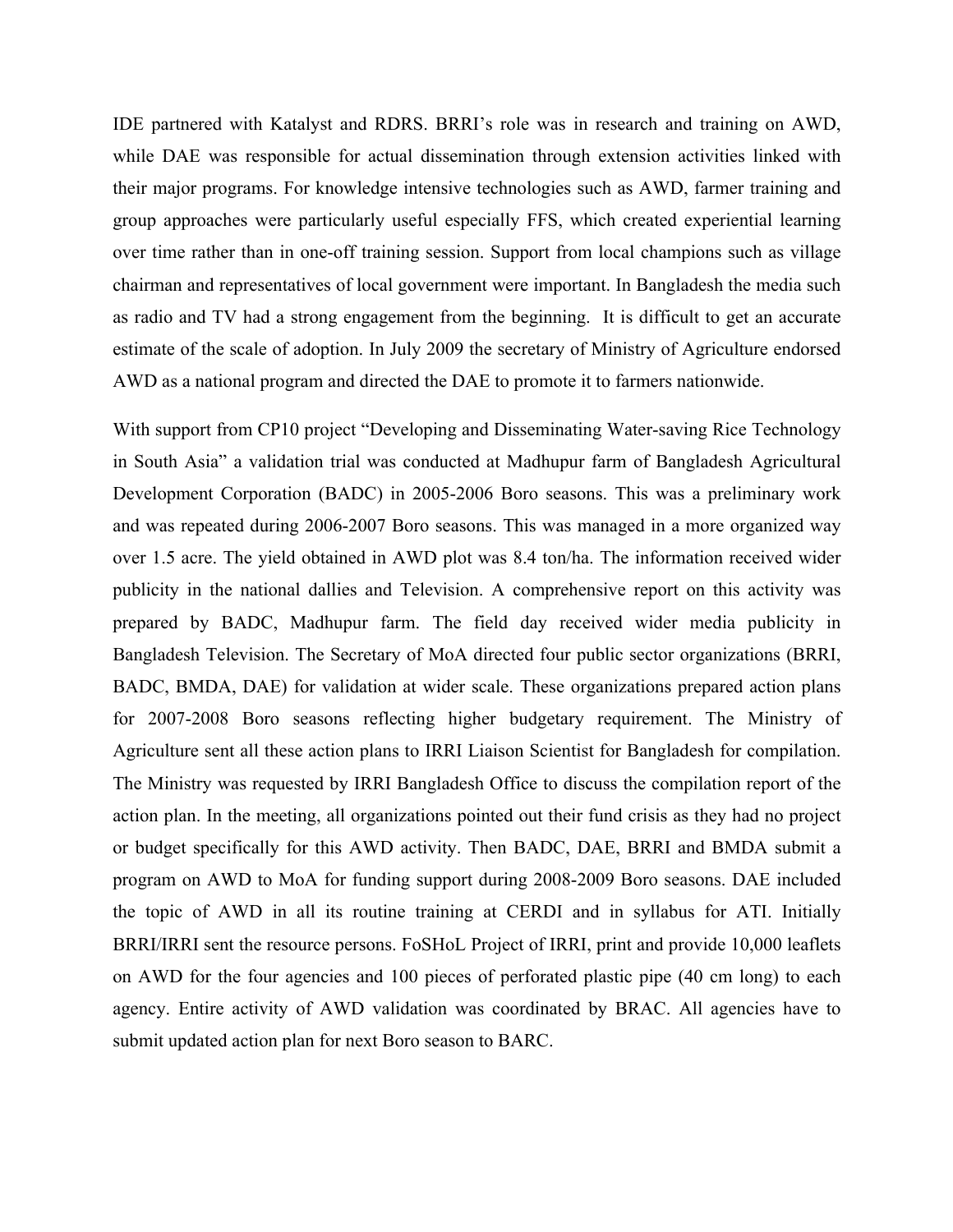IFDC has employed alternate wetting and drying (AWD) in Bangladesh funded by the U.S. Agency for International Development (USAID). To produce AWD water tubes and ensures the availability of supply, IDE and Katalyst both organizations teamed up with Hatim Company, a manufacturer of polyvinyl chloride (PVC) pipes. IDE and Katalyst also facilitated the setting up of 72 AWD demonstration plots and 22 farmers' field days in Bogra District, Bangladesh. A documentary drama video on the benefits of the safe AWD technology was shown to around 2,500 farmers. The IDE and Katalyst will continue to facilitate the promotion of AWD among farmers and widen its coverage area to other districts in Bangladesh. IFAD also focuses and providing financial support to AWD technology through its partner organizations.

The constraints of AWD in Bangladesh were mainly institutional in nature. First the most common arrangement for payment of water, a fixed seasonal rate, does not provide farmers with an incentive for reducing water consumption. Pump owners do not pass on economic benefits from the saving in water and energy. Negotiating a changed arrangement would require a collective agreement of all farmers in a scheme to implement AWD. The NGO RDRS made efforts to facilitate farmer organization and influence, facilitating a farmer's forum and organizing a workshop for dialogue with pump owners. However pump owners especially those using subsidized electricity were not very willing to change. The second constraint relates to a lack of organizational capability for promoting AWD nationally in the way that NIA was able to do in the Philippines. AWD has been successfully promoted at a local level by NGOs working with the DAE, but it was not fully implemented as a national campaign.

In the search for an easy tool to signal the irrigation time, a perforated field water tube was developed which is used in AWD process. The tube is inserted into the soil 10 to 15 days after transplanting and is used to visually monitor the water table in the field. It replaced earlier method; the length of irrigation intervals used by farmers. The tube may be made out of PVC, but locally available materials, e.g. perforated soda bottles or bamboo pipes, are also suitable to measure the water depth.

AWD is a knowledge-intensive technology as it is based on the insights gained by scientists at IRRI that rice, despite being a semi-aquatic plant can tolerate reduced water supply without suffering any negative effects. As the water level drops below soil surface, the soil is still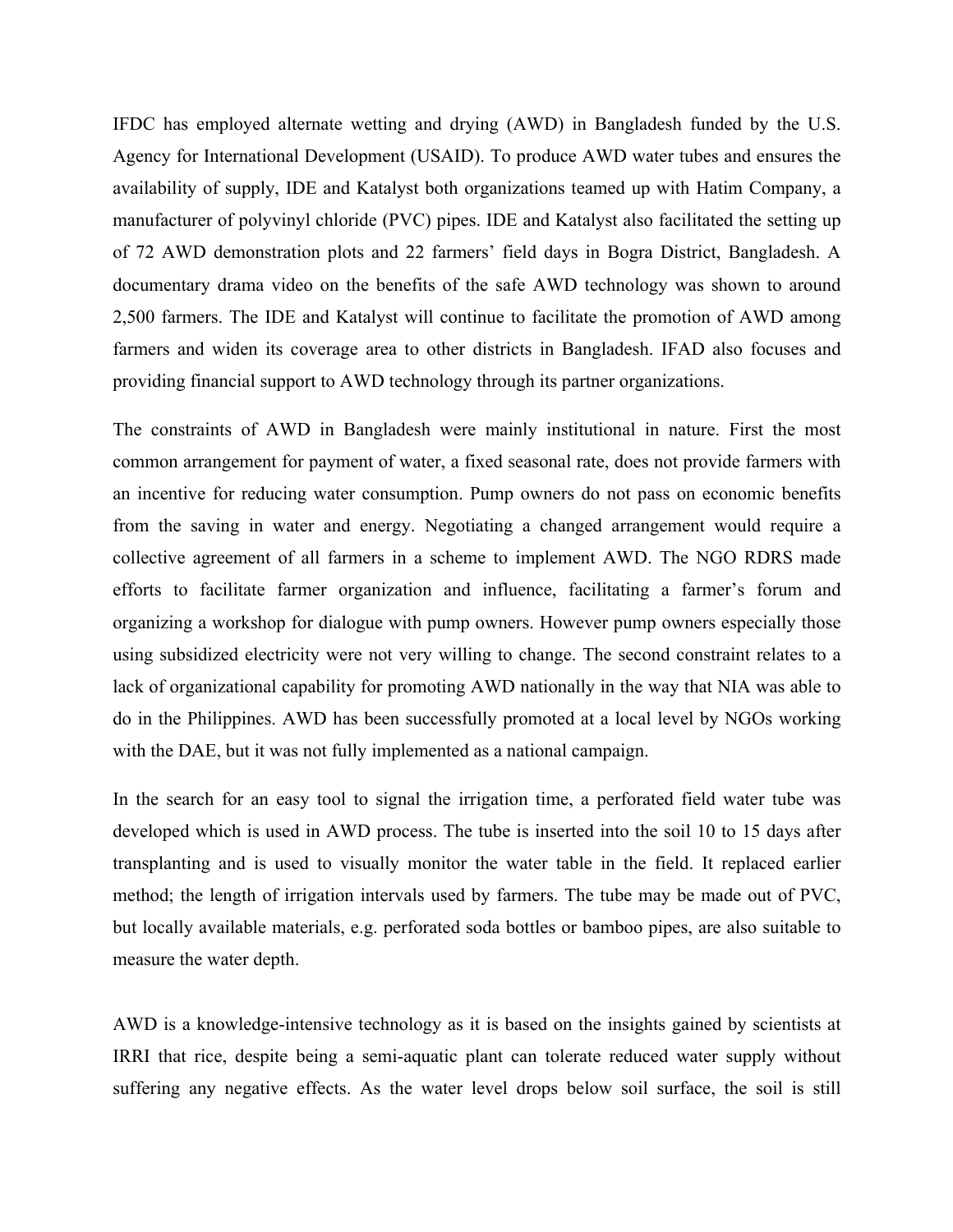saturated. Water is still available for the rice plant. Hence, the water level in the rice field can drop down to 15-20 cm below the soil surface without significantly affecting yield. Intervals between re-irrigation can be extended for several days. This contradicts the traditional belief that standing water is necessary at all times during rice cultivation.

Continuous flooding of rice paddies is only required up to 15 days after transplanting and during flowering. Reduced water supply at these growth stages would result in hampered plant growth and panicle development, which would result in yield losses. At the same time, expanding the aerobic conditions in the rice field two weeks after transplanting until the flowering stage can cause the growth of more weeds. It is often suggested that AWD increases the labor costs for weeding or requires the use of herbicides to control the growth of weeds. However, extra costs may be offset by an additional yield of half a ton/ha.

Farmers are currently paying an equivalent of 25 to 30% of their rice harvest for irrigation and these costs are tending to increase. This presents another factor for the economic relevance of water-saving at the farm level. Experts state that on a national level, the implementation of AWD could save costs of irrigation by lessening one-third times of irrigation number, reducing fertilizer use. AWD may also increase the concentration of essential dietary micronutrients in the grain. AWD combines the beneficial aspects of both aerobic and anaerobic cultivation. It improves water use efficiency, strengthen the root and shoot of rice plant and can improve yield by increasing the proportion of tillers that are productive. This method is very low-cost (the pipe only costs a few Taka) and saves irrigation water costs without yield loss. Justification of AWD technology is better understood and is more efficient where more frequent irrigation is needed.

However, many factors play a role in determining the success or failure of AWDI. Some of these factors can be influenced, such as irrigation infrastructure and irrigation management capacity, while others cannot be, such as rainfall and soil conditions. The increased productivity of water is likely to be the critical factor that will make farmers and officials adopt AWDI in water-scarce areas. Social changes at the level of the farmers, which may be attributed to the application of AWD, could not be observed yet. This seems related to the fact that wide-scale adoption of the technology has not happened so far. There is an assumption that a reduction of excessive consumption of irrigation water ultimately contributes to the alleviation of conflicts over scarce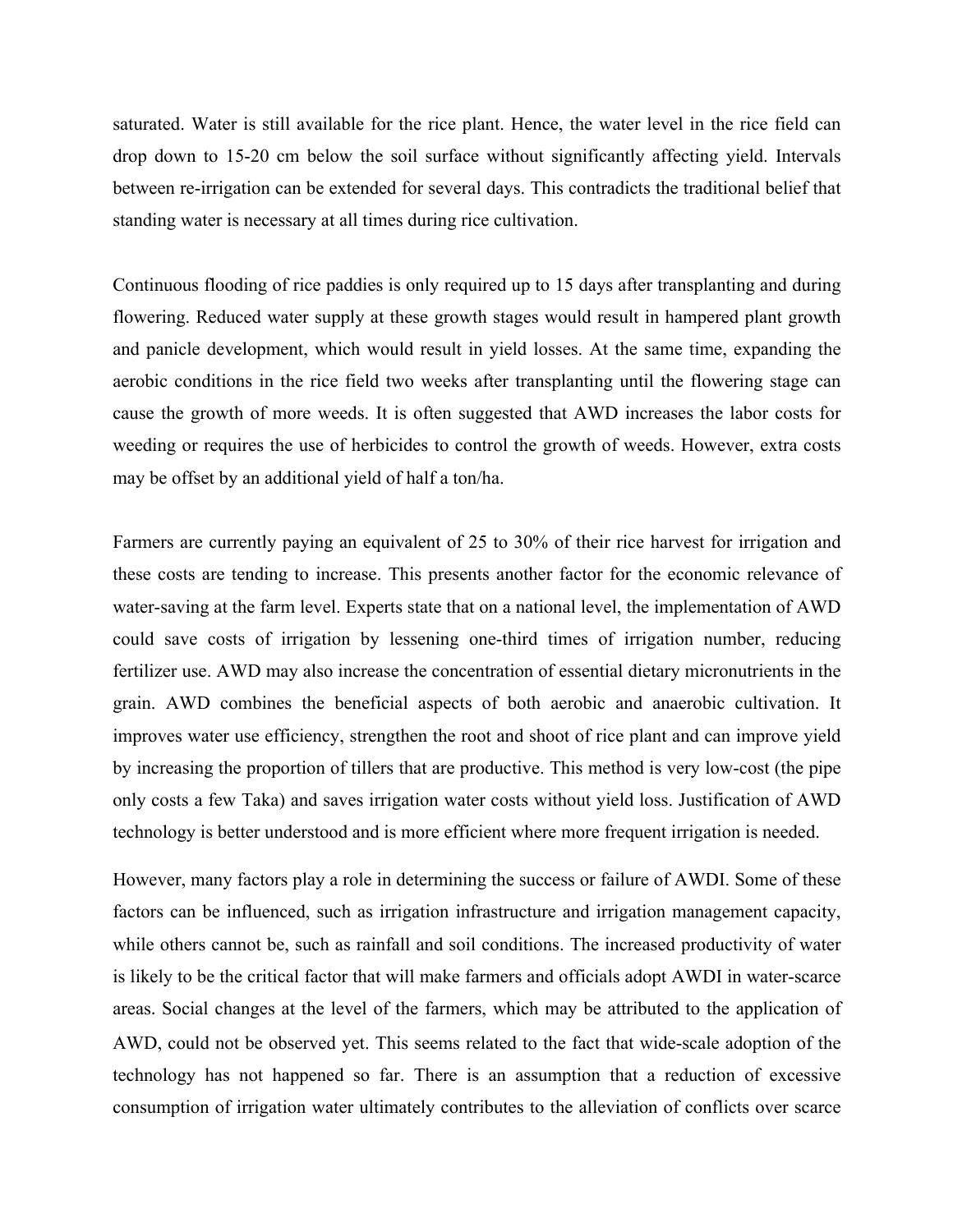water resources. However, successful irrigation management with AWD and sharing of benefits from water saving will only be achieved through collective action. This requires that medium, small-scale and marginal farmers within irrigation systems establish close collaboration. Adoption levels will then increase and this will enable to social changes to be measured.

Support of the policy makers is very vital in popularizing and up scaling a technology. A constant facilitation and cooperation are needed for wider scale adoption of a technology generated by IRRI or other donor supported projects. For up scaling a technology like this, it is better to start with support for wider practice through relevant professional organizations before organizing farmers in large scale. Experience of such organizations will have a demonstration effect.

#### **Brief description of the specific case studies**

**Case I**

**Location:** Village: Joynakanda; Union: Dulla; Block: Chachuya; Upazila: Muktagacha; District: Mymensingh

The FGD conducted in Joynakanda including 15 farmers (i.e. farmers under AWD practices, non AWD, school teacher, and rural influential person). The SAAO helps in the selection process because he is a familiar person for his close attachment to the farmers in that locality.

The age of the household head in Joynakanda varies from 25-65 years. In this locality 50 percent of the population is men and the remaining 50 percent are women. On an average they are literate (i.e. schooling up to class 8). The people of Joynakanda mainly depend on agriculture for their livelihood. Among which 90 percent of the people are depended on agriculture for their survival and the rest are involved in business or other sources of income. For agriculture practices irrigation is utmost necessary due to inadequate rainfall farmers use irrigation throughout the rice growing seasons. About 12 STW are operating in the study area and the command area is 5-6 acres. Two types of payment in case of two STW operations are available. If the STW is electric operated then the farmer's have to pay 60 BDT/Decimal/Season, on the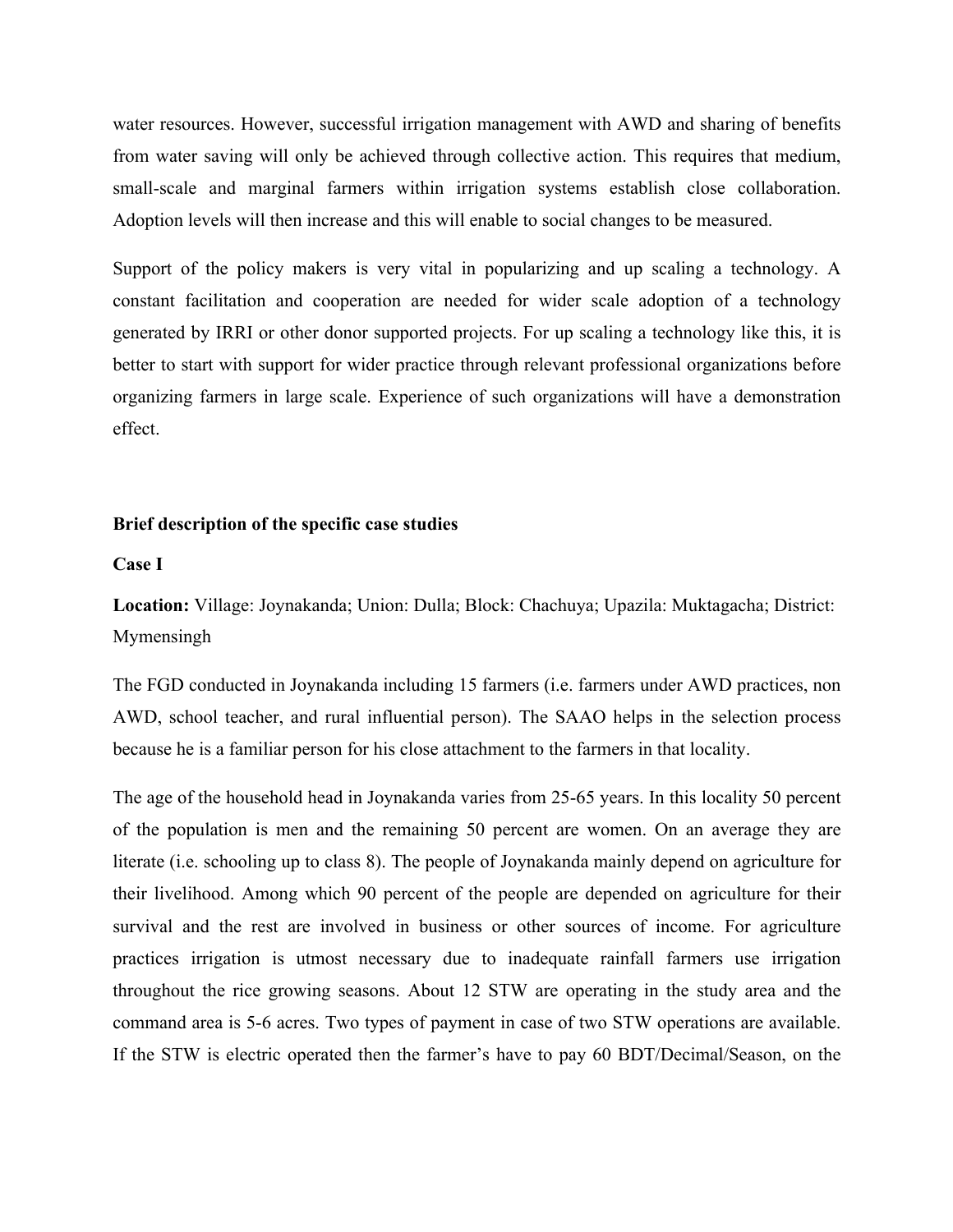contrary if it is diesel operated 25 BDT/Decimal/Season together with diesel has to be paid. The irrigation is beneficial because the soil is loam soil and all the lands are medium type land.

From the output side farmers' satisfaction is moderate. In their paddy field they get 18 mounds per 30 decimal. In Jaynakanda 30 decimal is equivalent to 1 *Bigha*. Farmer's objection about the paddy price is always going on, if they have any opportunity to express their feelings, at first they touch the topics of paddy price. Now a day they get BDT 600 per mound and the price of straw is BDT 200 per *Bigha*.

Before 1996 farmer use DTW for irrigation practices. DTW was installed in 1982 in that locality. Now DTW is already extinct, farmers are habituated with STW practices since 1996. STW owners are the local people, after irrigating their own field they use STW for business purposes and their command area is 5 to 6 acre including their own land. A single STW irrigates 10-12 persons paddy field. Due to nepotism the payment system is flexible, farmers pay their irrigation charge in two installment. In most of the cases they pay the second installment after harvesting their paddy field. A general meeting with the village people especially those who are involved in farming is held to fix up the irrigation charge. They check the unit of electricity by running STW to make trial, after that the irrigation charge is fixed up. The water level is 50 feet from the surface. Irrigation water is available except March-April at that time water scarcity hampers rice field. All the STW power ranges from 3 to 6 HP. Traditionally farmers practice 26 times irrigation in their paddy field per season. But due to AWD they save 5-6 times irrigation. AWD saves the water and ensure higher yield.

| Male – Female ratio                 | $50:50$ percent                       |
|-------------------------------------|---------------------------------------|
| Age of farmers                      | 25-65 years old                       |
| Education level of participants     | $0 - 12$                              |
| Soil type                           | Loam                                  |
| Land type                           | Medium                                |
| Occupation (Agriculture)            | 90 percent                            |
| Occupation (Business and others)    | 10 percent                            |
| Number of shallow tubewells         | 12 STW                                |
| Command area under STW              | 5-6 acre                              |
| Number of users in a STW            | $10-12$ (persons)                     |
| Irrigation cost (Diesel operated)   | 25 (BDT /decimal/season) + Own diesel |
| Irrigation cost (Electric operated) | 60 (BDT /decimal/season)              |

**Table 1. FGD Findings at a Glance at Muktagacha**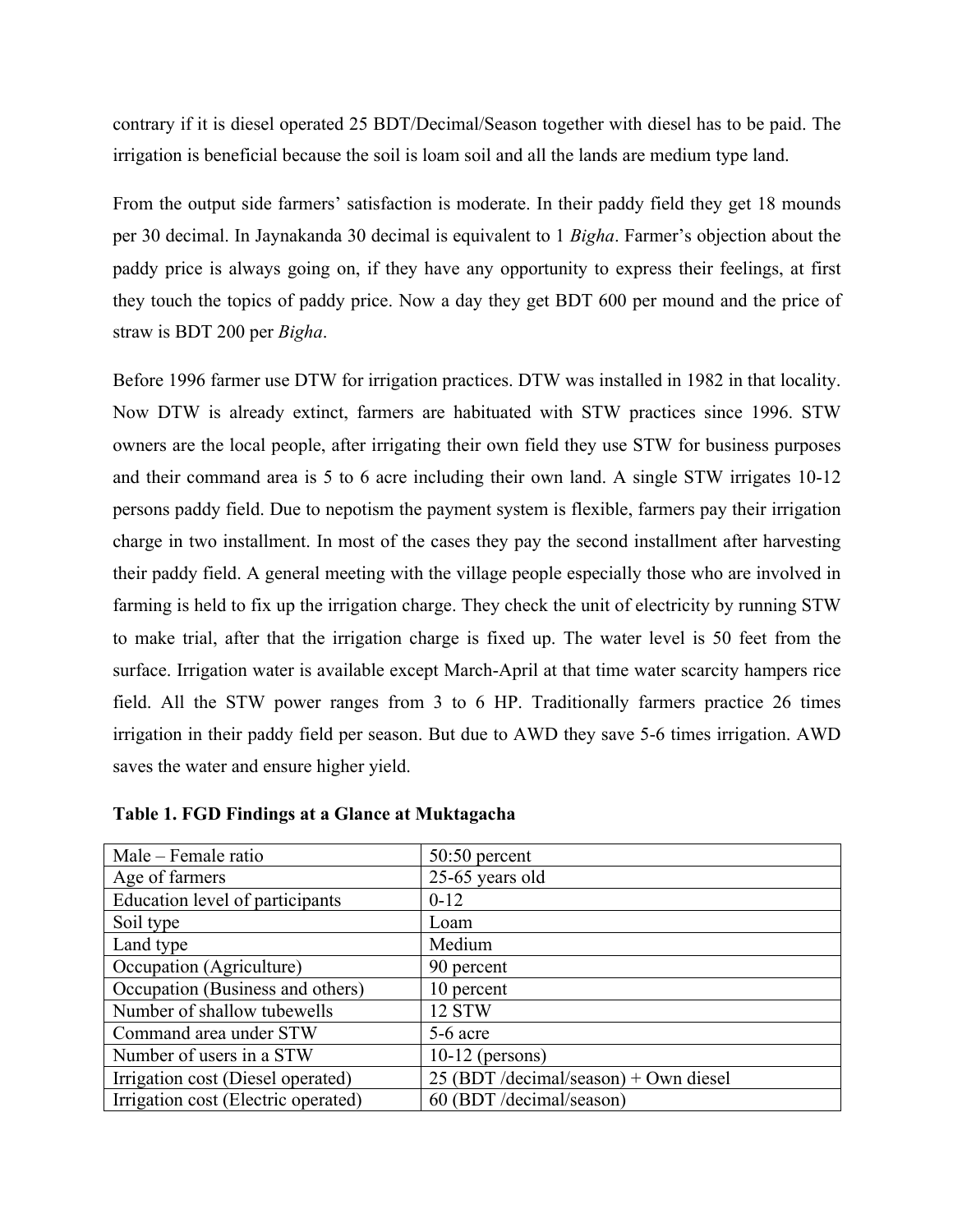| Horse power of tubewell          | $3-6$ HP                                       |
|----------------------------------|------------------------------------------------|
| Depth of ground water level      | 50 feet                                        |
| Output                           | 18 mounds per 30 decimal (30 decimal= 1 Bigha) |
| Price of Paddy                   | 600 BDT /mound (1 mound = 40 kg)               |
| Price of straw                   | $200$ (BDT/Bigha)                              |
| Traditional irrigation practiced | 26 times                                       |
| Irrigation saved due to AWD      | 5-6 times                                      |

Source: Field Survey, 2015

## **Farmers Perception about AWD**

AWD is a water saving technology but it is not wide spread. Due to AWD yield increases. It helps in proper growth of paddy plant; make the plant stronger and healthier. Stagnation of water hampers the paddy; make the plant weaker which always results in lower yield. AWD reduces cost of irrigation because less water is required; as the paddy field is in dry condition for certain period pest and disease infestation is comparatively lower. Although some people mentioned about the weed germination, but they apply pesticides and insecticides so it is not a problem at all. The farmers also mentioned that it saves 5-6 times irrigation water. They think that this technology is acceptable technology. Some of the farmers are well concerned about AWD by IFDC; they also receive training offered by IFDC.

## **Suggestions offered by the farmers regarding AWD**

This practice is suitable only for high and medium type land, due to stagnation of water low land is unsuitable for this kind of practices. Traditional technologies are acceptable due to farmer's orthodoxy, so people have to be informed about the advantages of AWD. Department of Agricultural Extension (DAE) can take the step to introduce AWD because they have wider coverage. Media can offer advertisement about AWD and its method of implementation or a successful case may be broadcast through TV channel for better understanding of the farmers. Government can take proper steps to implement this technology through proper channel.

Finally the FGD draws the message that, AWD is a water saving and beneficial technology and the farmers are much more interested to accept this technology but they have an appeal to the government that the electricity charge are fixed randomly without considering the unit uses, although AWD saves water but they have to pay the same irrigation charge so government can take proper steps to ensure the ultimate benefit of AWD.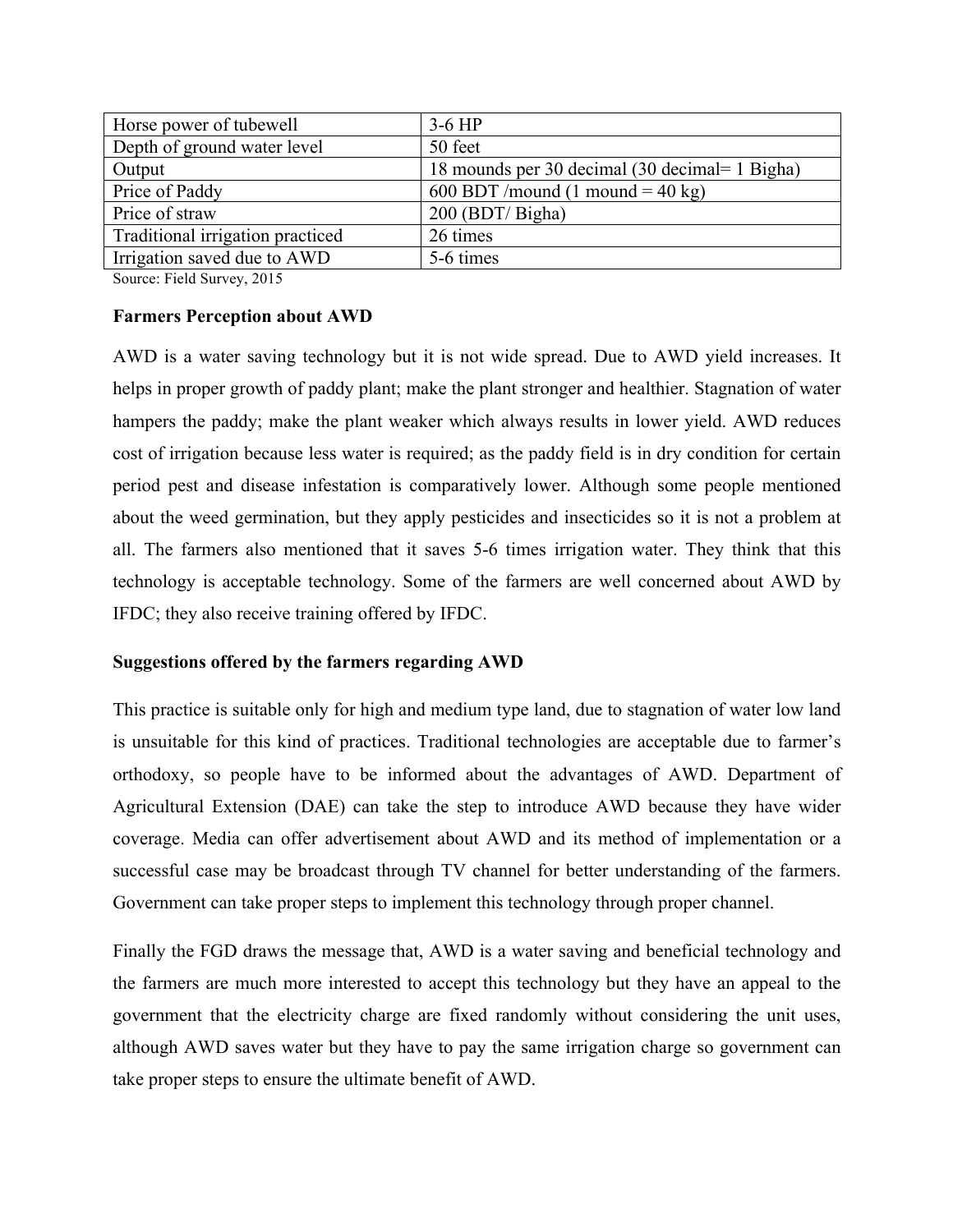#### **Case II**

**Location:** Village: Runygao; Union: 4 No. Gordan; Block: Nokla; Upazila: Sherpur

The FGD conducted in Runygao including 15 farmers (i.e. farmers under AWD practices, non AWD practices, rural literate person, rural influential person and large or leading farmer). The SAAO helps in the selection process because he is a familiar person for his close attachment to the farmers in that locality.

The age of the all household heads ranges from 28-62 years. Among all people 52 percent people are women and rest of them are male. On an average all the household head has schooling up to seven or eight class. About 95 percent people are engaged in agriculture, remaining 5 percent are involved in business or other activities. In Runygao 55 STW are operating. Two types of payment in case of two STW operations are available. If the STW is electric operated then the farmer's have to pay BDT 3000-4000/ acre, on the contrary if it is diesel operated BDT 2000/acre, together with diesel has to be paid. The irrigation is beneficial because the soil is loam soil and all the lands are medium type land.

The farmers get 22-24 mounds per 33 decimal (i.e. 33 decimal is equivalent to 1 Bigha). They get BDT 500-550 per mound and the price of straw is BDT 200 per Bigha.

DTW was installed in 1973 in that locality. Now DTW is already extinct, farmers are habituated with STW practices since 1985. STW owners are the local people, after irrigating their own field they use STW for business purposes and their command area is 5 acre including their own land. A single STW irrigates 20-30 persons paddy field. The owner of the farm (i.e. the buyer) monitors their field in case of irrigation. Two-third of the STW is diesel operated and one-third is electricity operated. About 70-80 percent of command area is owned by buyers and 20-30 percent of command area is owned by seller. Due to nepotism the payment system is flexible, farmers pay their irrigation charge in two installment. In most of the cases they pay the second installment after harvesting their paddy field. All the farmers are relatives in many sides for that reason they have contact everyday about their daily requirements and farm practices. The water level is 40-50 feet from the surface. Irrigation water is available except March-April at that time water scarcity hampers rice field. All the STW power ranges from 3 to 16 HP. Traditionally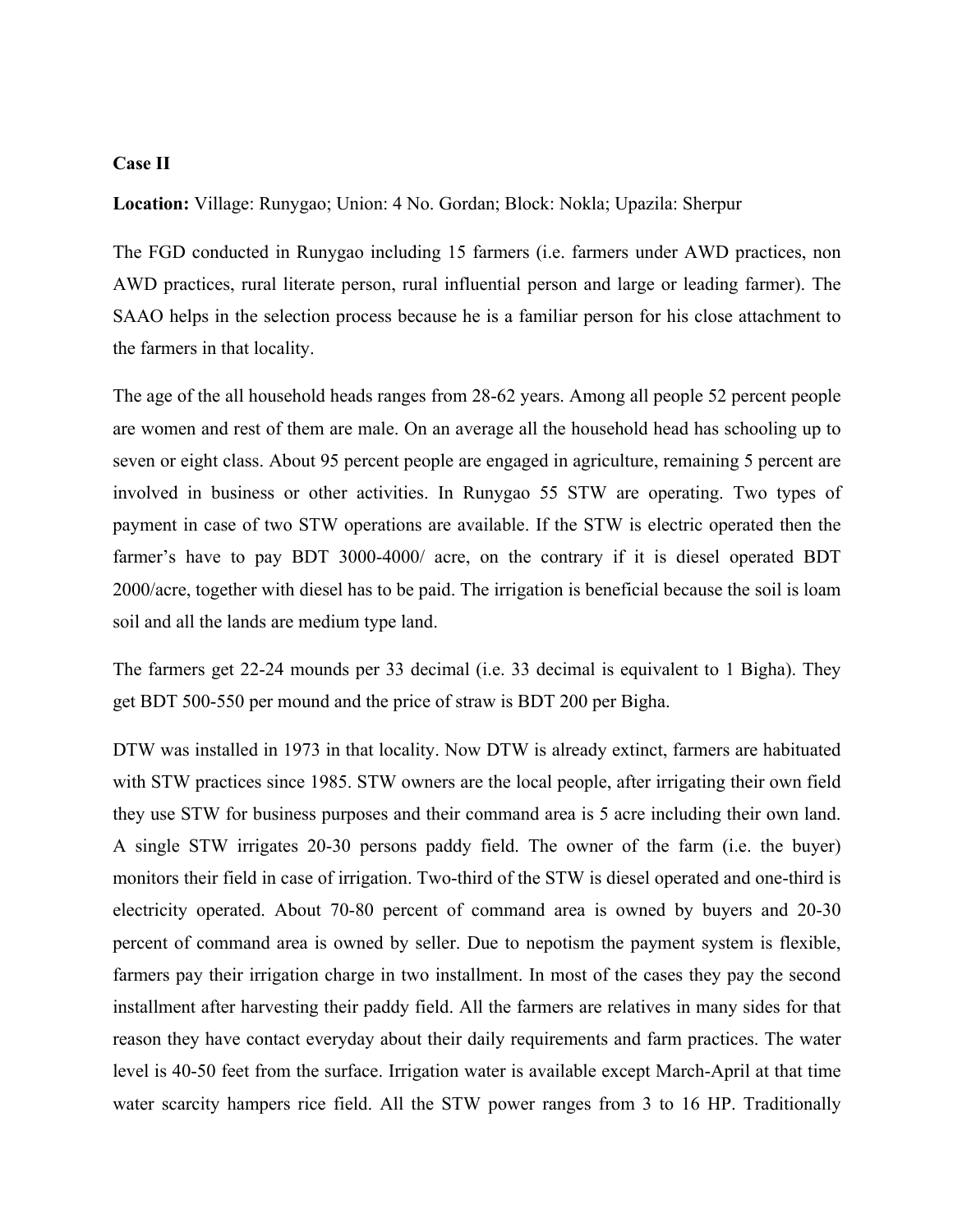farmers practice 26 times irrigation in their paddy field per season. But due to AWD they save 6- 7 times irrigation. In irrigation practice load shading is the main problem although some of the farmer use AWD but due to load shading they are quite unable to irrigate their plot in the proper time. So they are in vulnerable situation to maintain the schedule time of irrigation when necessary.

| Male – Female ratio                 | 52:48 percent                                           |
|-------------------------------------|---------------------------------------------------------|
| Age of farmers                      | 28-62 years old                                         |
| Education level of participants     | $0 - 11$                                                |
| Soil type                           | Loam                                                    |
| Land type                           | Medium                                                  |
| Occupation (Agriculture)            | 95 percent                                              |
| Occupation (Business and others)    | 5 percent                                               |
| Number of shallow tubewells         | 55 STW                                                  |
| Command area owned by sellers       | $20-30$ percent                                         |
| Command area owned by buyers        | 70-80 percent                                           |
| Number of users in a STW            | 7-8 (persons)                                           |
| Irrigation cost (Diesel operated)   | $2000$ (BDT acre/season) + Own diesel $(2/3)$<br>diesel |
|                                     | operated)                                               |
| Irrigation cost (Electric operated) | 3000-4000 (BDT acre/season) (1/3 electric operated)     |
| Horse power of tubewell             | $3-16$ HP                                               |
| Depth of ground water level         | 40-50 feet                                              |
| Output                              | 22-24 mounds/33 decimal (33 decimal= 1 Bigha)           |
| Price of Paddy                      | 500-550 BDT/mound (1 mound = 40 kg)                     |
| Price of straw                      | 200 (BDT./ Bigha)                                       |
| Traditional irrigation practiced    | 26 times                                                |
| Irrigation saved due to AWD         | 6-7 times                                               |

**Table 2. FGD Findings at a Glance at Nakla**

Source: Field Survey, 2015

#### **Farmers Perception about AWD**

AWD is a water saving technology. Due to AWD yield increases (i.e. in the study area yield increases 8 mound per Bigha). It helps in proper growth of paddy plant; make the plant stronger and healthier. Stagnation of water hampers the paddy; make the plant weaker which always results in lower yield. AWD reduces cost of irrigation because less water is required; as the paddy field is in dry condition for certain period pest and disease infestation is comparatively lower. Although some people mentioned about the weed germination, but they apply pesticides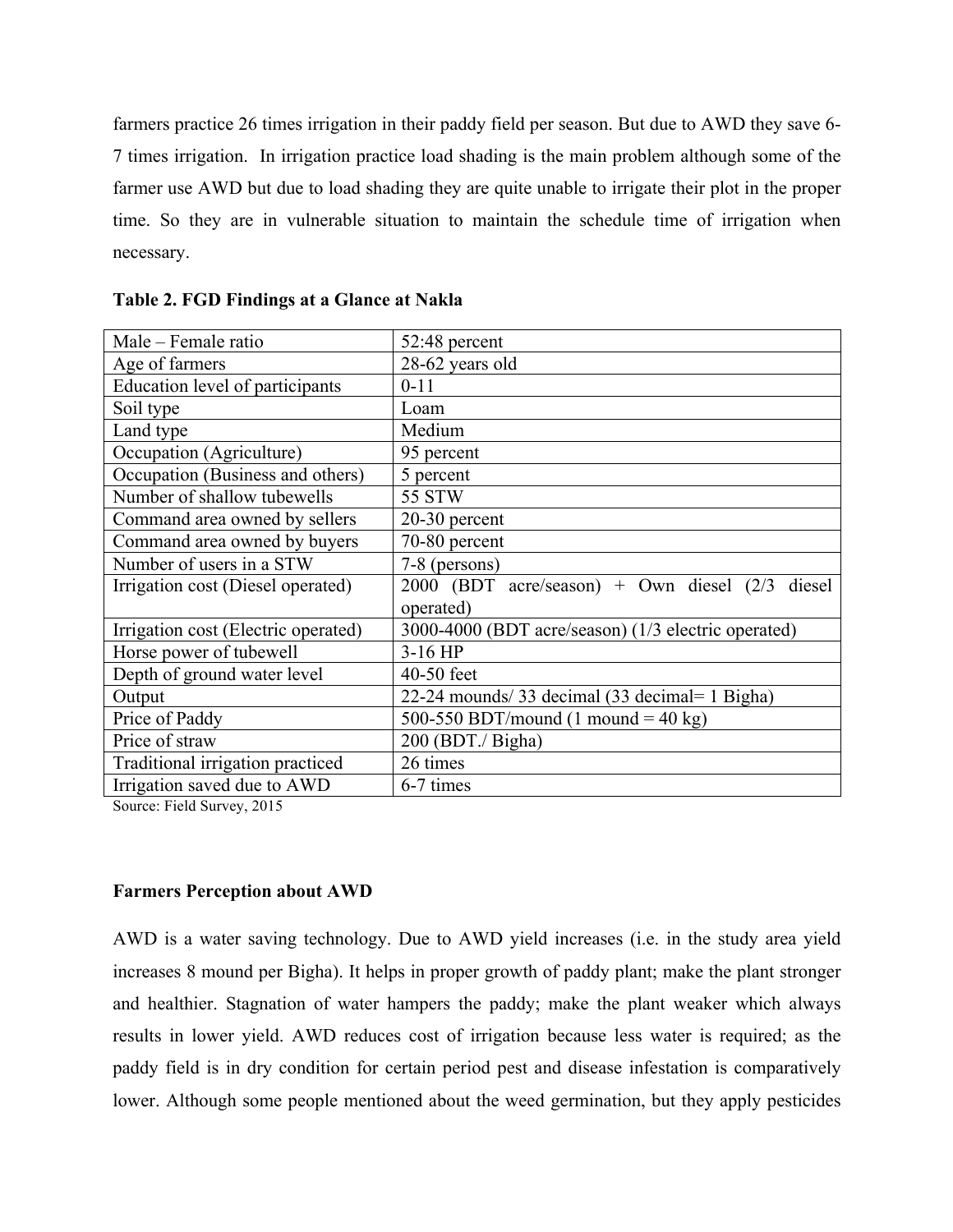and insecticides so it is not a problem at all. The farmers also mentioned that it saves 20 percent irrigation water. They think that this technology is acceptable technology. Some of the farmers are well concerned about AWD by IFDC; they also receive training offered by IFDC.

#### **Suggestions offered by the farmers regarding AWD**

This practice is suitable only for high and medium type land, due to stagnation of water in low land is unsuitable for this kind of practices. Field demonstration can be introduced. Department of Agricultural Extension (DAE) can take the step to introduce AWD because they have wider coverage. Media can offer advertisement about AWD and its method of implementation. Government can take proper step to implement this technology through proper channel.

Government can take proper steps to make it familiar up to the root level and can increase subsidy in electricity at the same time monitor the authority for proper implementation. In Bangladesh the proper distribution of government help is the main problem. After that the real benefit of AWD can be ensured.

#### **Case III**

**Location:** Village: Uttar Kapasia; Union: Jugania; Upazila: Nalitabari

The FGD conducted in Uttar Kapasia including 15 farmers (i.e. farmers under AWD practices, non AWD, school teacher, and rural influential person). The SAAO helps in the selection process because he is a familiar person for his close attachment to the farmers in that locality.

All the farmers in Uttar Kapasia are middle aged farmer (i.e. the age of the all household heads ranges from 40-50 years). Among all people 52 percent people are women and rest of them are male. On an average all the household head has schooling up to seven or eight class. About 85 percent people are engaged in agriculture, remaining 15 percent are involved in business or other activities. In Uttar Kapasia 20 STW are operating. Two types of payment in case of two STW operations are available. If the STW is electric operated then the farmer's have to pay BDT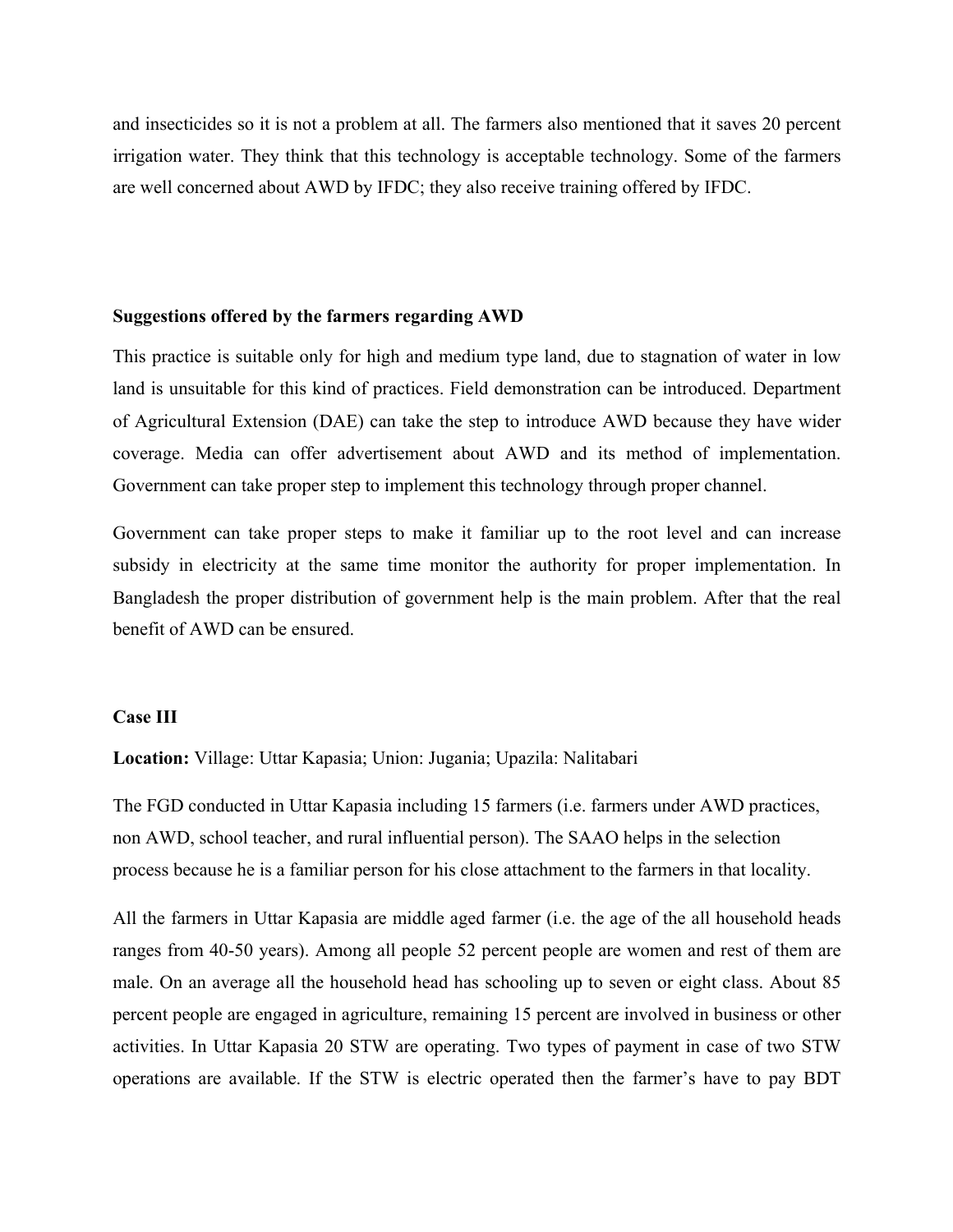4000-5000/ acre, on the contrary if it is diesel operated BDT 2000/acre, together with diesel has to be paid. The irrigation is beneficial because the soil is Clay loam soil and all the lands are medium type land.

The farmers get 70-75 mounds per acre. They get BDT 630 per mound and the price of straw is BDT 1000 per acre.

DTW was installed in 1976-1986 in that locality. Now DTW is already extinct, farmers are habituated with STW practices since 1987. STW owners are the local people, after irrigating their own field they use STW for business purposes and their command area is 5 to 6 acre including their own land. A single STW irrigates 5-10 persons paddy field. One-third of the command area is owned by seller and two-third is owned by buyers. There are approximately 15 to 18 STW in Uttar Kapasia. Two part tariff contract is used for irrigation. The water level is 65- 70 feet from the surface. Irrigation water is available except March-April at that time water scarcity hampers rice field. All the STW power ranges from 5 to 12 HP. Traditionally farmers practice 24-27 times irrigation in their paddy field per season. But due to AWD they save 1 to 4 times irrigation.

| Male – Female ratio                 | 52:48 percent                        |
|-------------------------------------|--------------------------------------|
| Age of farmers                      | 40-50 years old                      |
| Education level of participants     | $5-6$                                |
| Soil type                           | Clay loam                            |
| Land type                           | Medium                               |
| Occupation (Agriculture)            | 85 percent                           |
| Occupation (Business and others)    | 15 percent                           |
| Number of shallow tubewells         | 20 STW                               |
| Command area owned by sellers       | 1/3                                  |
| Command area owned by buyers        | 2/3                                  |
| Number of users in a STW            | $5-10$ (persons)                     |
| Irrigation cost (Diesel operated)   | 2000 (BDT./acre/season) + Own diesel |
| Irrigation cost (Electric operated) | 4000-5000 (BDT /acre/season)         |
| Horse power of tubewell             | $5-12$ HP                            |
| Depth of ground water level         | 65-70 feet                           |
| Output                              | 70-75 mounds/ acre                   |
| Price of Paddy                      | 630 BDT /mound (1 mound = 40 kg)     |
| Price of straw                      | $1000$ (BDT/acre)                    |
| Traditional irrigation practiced    | 24-27 times                          |

**Table 3. FGD Findings at a Glance at Nalitabari**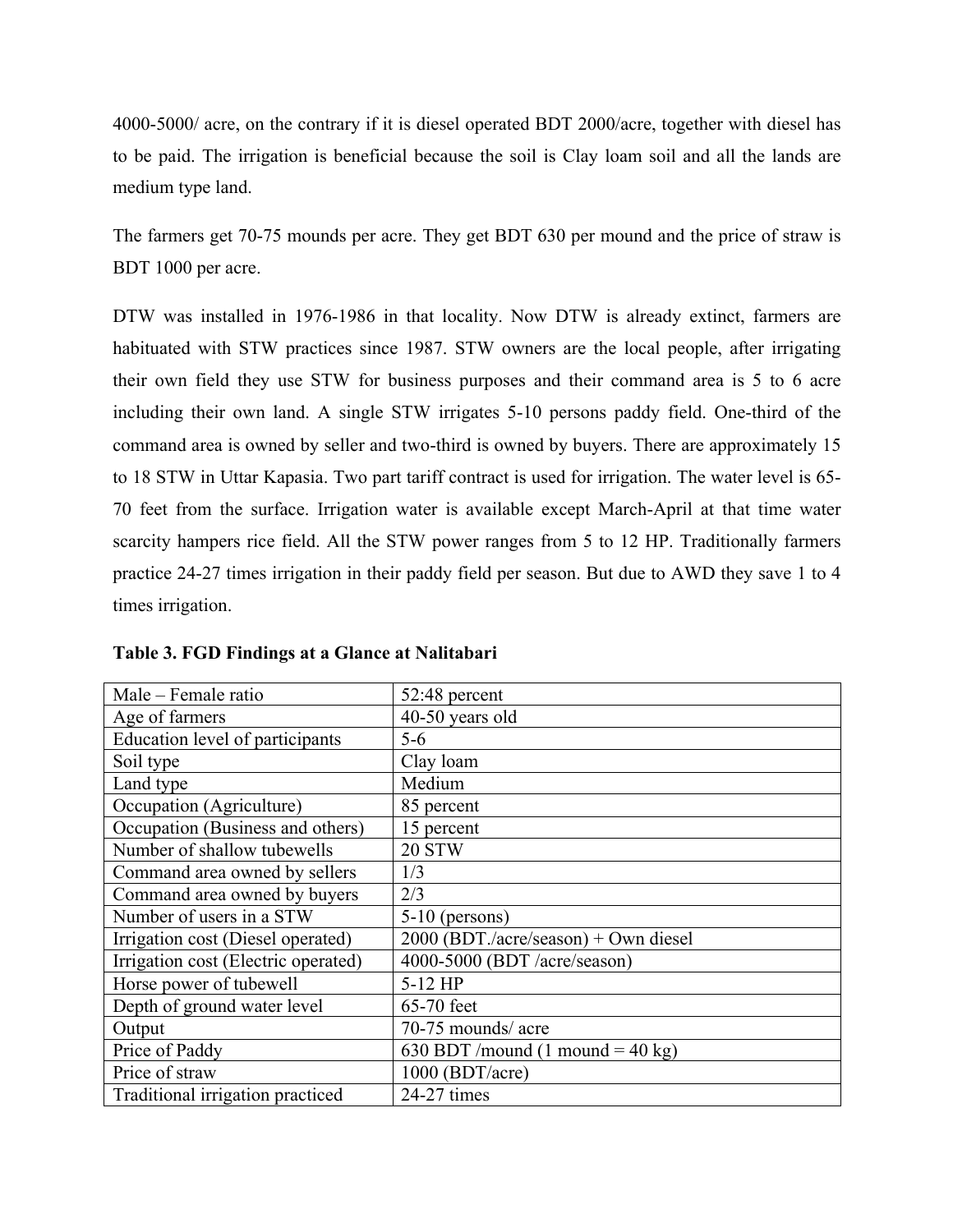| Irrigation saved due to A<br>. W L                                   |  |
|----------------------------------------------------------------------|--|
| $\mathcal{C}_{\text{oumon}}$ Eight $\mathcal{C}_{\text{oumon}}$ 2015 |  |

Source: Field Survey, 2015

## **Farmers Perception about AWD**

AWD is a water saving technology and saves one-fourth of irrigation. Due to AWD yield increases. It helps in proper growth of paddy plant; make the plant stronger and healthier. Stagnation of water hampers the paddy; make the plant weaker which always results in lower yield. AWD reduces cost of irrigation because less water is required; as the paddy field is in dry condition for certain period pest and disease infestation is comparatively lower. Although some people mentioned about the weed germination, but they apply pesticides and insecticides so it is not a problem at all. They think that this technology is acceptable technology. Some of the farmers are well concerned about AWD by IFDC; they also receive training offered by IFDC. The non AWD practiced farmer are now interested to accept AWD technology.

## **Suggestions offered by the farmers regarding AWD**

This practice is suitable for high and medium type land. Department of Agricultural Extension (DAE) can take the step to introduce AWD because they have wider coverage. Media can offer advertisement about AWD and its method of implementation. Government can take proper steps to implement this technology through proper channel. Demonstration at every villages or unions has to be introduced.

Finally government can make aware about the negative impact of using huge water and its losses in farm practice and broadcast the benefit of using AWD to motivate the farmers.

#### **Case IV**

**Location:** Village: Bakshimul; Union: 15 number Tarakanda union; Sub-district: Tarakanda (Phulpur); District: Mymensingh

Participants: 12 farmers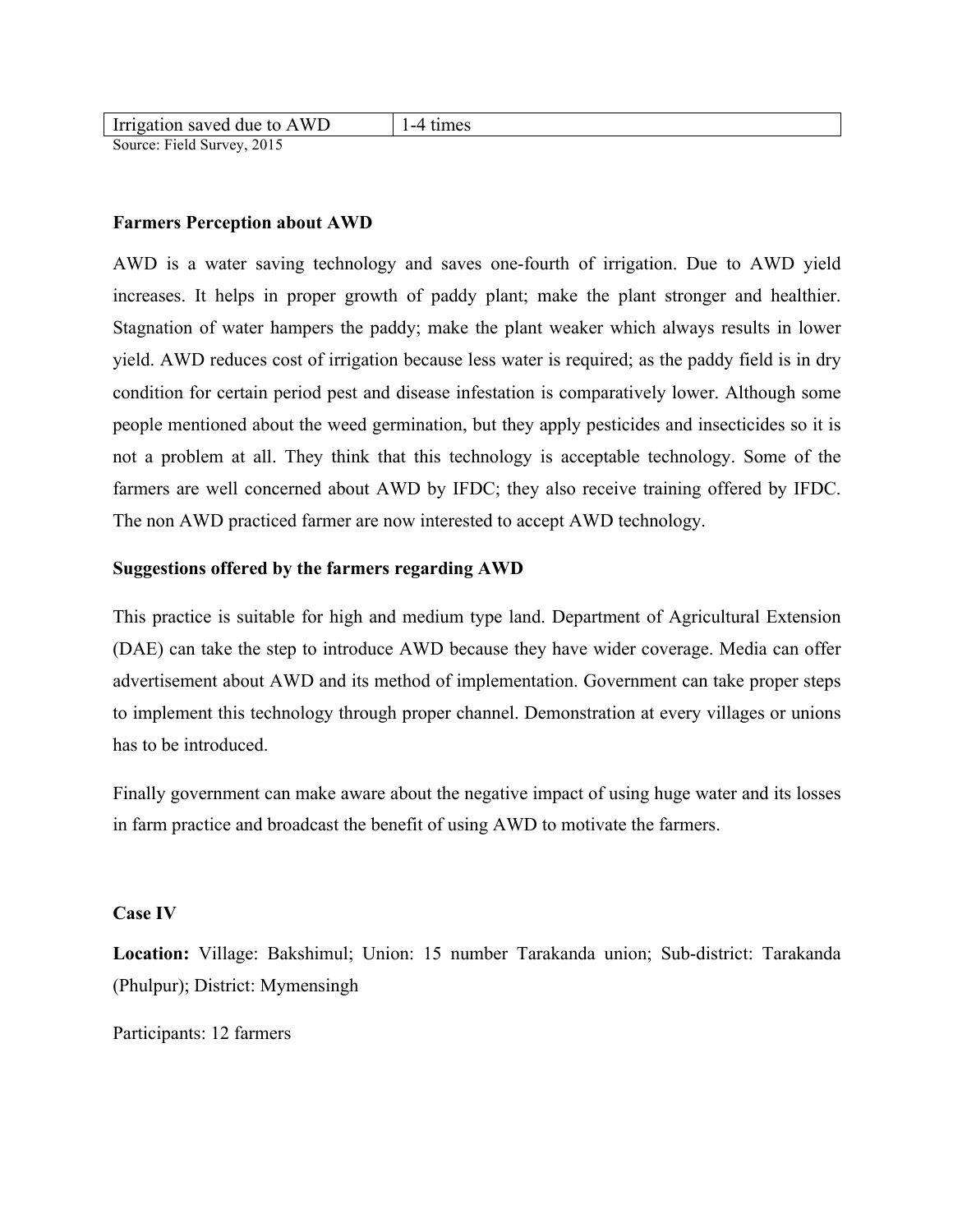Tarakanda is a small upazila of Mymensingh district with three block named Bakshimul, Tarakanda, and Gopalpur. Bakshimul is a beautiful village under 15 no. union in Tarakanda with a very much scenic beauty. Most of the people of this village are farmer. They are mainly involved with agricultural farming and rice production. 65% of the farmers of this village are directly related to rice production and 35% of the people are related to non-farm occupation. In this village number of female member are higher than male members. We conducted our focus group discussion with 12 farmers. Their age was 28 to 62 years. Most of them are illiterate but they can sign their name. Two of them were studied up to class 8 and these two farmers were very much informative and helped us to collect first hand information. A young farmer, 31 years was too efficient about his farming and he was really an intensive farmer. The farmers were more or less small in category. Their average farm size was more or less 0.3acre to 4.0 acre (approximately). Soil of Bakshimul is mainly loam type. In some areas of Bakshimul we saw loam and clay loam type soil also.

Now we will concentrate on our study topic. It is ADW and irrigation system. The objectives of the study are to see the merit of using AWD to mitigate emissions from the irrigated boro paddy field and to suggest some policy guidelines for future development of the GW irrigation market in Bangladesh.

In our study area sources of irrigation is shallow tubewell. Here soil is loam type. Main crop is boro rice. Average yield is 5 to 8 mound approximately. Market price of per mound rice is tk.525 to tk.550. Here mainly AWD irrigation system is practiced. Boro season takes approximately 3.5 to 4 months. Farmers irrigate the field more or less 20 to 25 times in every rice season. In Bakshimul there are 150 to 200 shallow tubewell exist. Only one deep tubewell was used after the liberation war period. The owner of shallow pump rent irrigation water on the basis of verbal contact. Borrower pays tk.400 for per 10 decimal crop field for getting irrigation water. In case of diesel machine tk.200 is paid by the borrower for irrigation water in every 10 decimal of crop land. From a 10 hp shallow pump 15 to 20 person can take water. A machine owner uses 40% of irrigation water for own and rent 60% of irrigation water. The relationship between machine owner and borrower is quite satisfactory. In some cases who borrow water does not clear their payment appropriately. For this reason a traditional Bengali program to collect their due payment. The machine owner monitors the irrigation activities twice a week.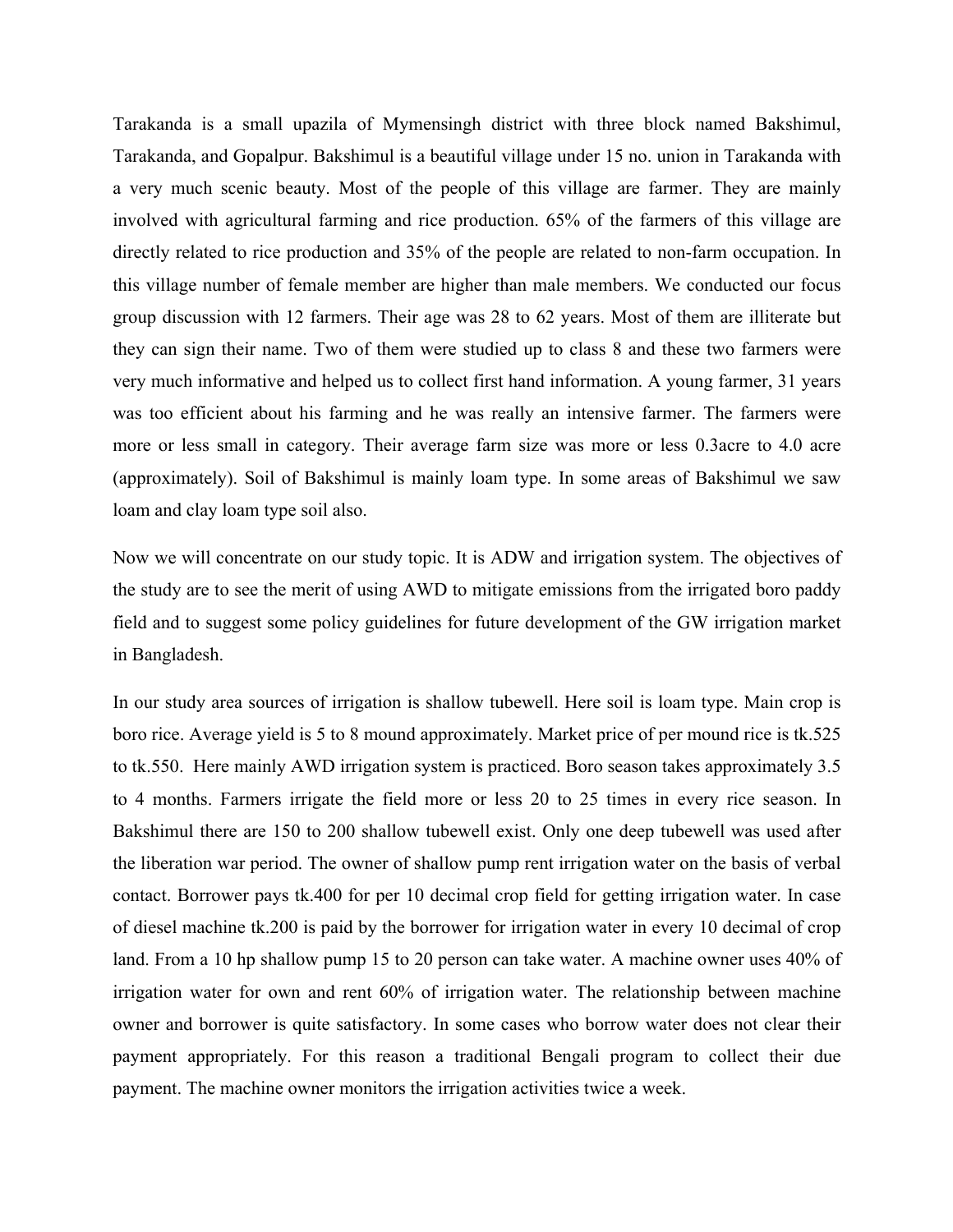| Male - Female ratio                 | Percent                                      |
|-------------------------------------|----------------------------------------------|
| Age of farmers                      | $28 - 62$ years old                          |
| Soil type                           | Clay loam                                    |
| Land type                           | Medium                                       |
| Number of shallow tubewells         | 150-200 STW                                  |
| Command area owned by sellers       | 60 percent                                   |
| Command area owned by buyers        | 40 percent                                   |
| Number of users in a STW            | $15-20$ (persons)                            |
| Irrigation cost (Diesel operated)   | $200$ (BDT/ 10 decimal /season) + Own diesel |
| Irrigation cost (Electric operated) | 400 (BDT /10 decimal /season)                |
| Horse power of tubewell             | 10 HP                                        |
| Output                              | 5 to 8 mounds                                |
| Price of Paddy                      | 525-550 BDT /mound (1 mound = 40 kg)         |
| Traditional irrigation practiced    | 20 - 25 times                                |
| Irrigation saved due to AWD         | 20 percent                                   |

| Table 4. FGD Findings at a Glance at Tarakanda (Phulpur) |  |  |
|----------------------------------------------------------|--|--|
|----------------------------------------------------------|--|--|

Source: Field Survey, 2015

AWD is a very much eco friendly and appropriate system of drying and wetting of crop field. This is good for crop and soil. It saves almost 20% of water. It reduces irrigation costs. It increases yield. AWD practice will help farmer by reducing costs. It will be an acceptable technology to all. It is labour saving technology also. The farmers of Bakshimul were trained from FDC and NATP and they are cordially accepting this modern technology of irrigation and ultimately they are really being benefitted from this practice.

#### **Case V**

**Location:** Village: Boilorcharpara; Union, Sub-district: Trishal; District: Mymensingh

To conduct FGD on that day we reached Boilorcharpara union at 4.30 pm and continued the discussion on AWD application up to 6.30 pm. In that union the proportion of male is higher than female. Almost 70% people are directly connected with agriculture and another 30% are engaged with non-farm activities. There were 15 farmer participants who applied AWD in their crop field in Boro season. Participant farmers were about 22 to 60 years old. Most of them were fifth to sixth grade passed. Almost of them were small farmers. In participating farmers highest land possessing farmer owns 4 acre land and lowest possession is 60dc.Their average land size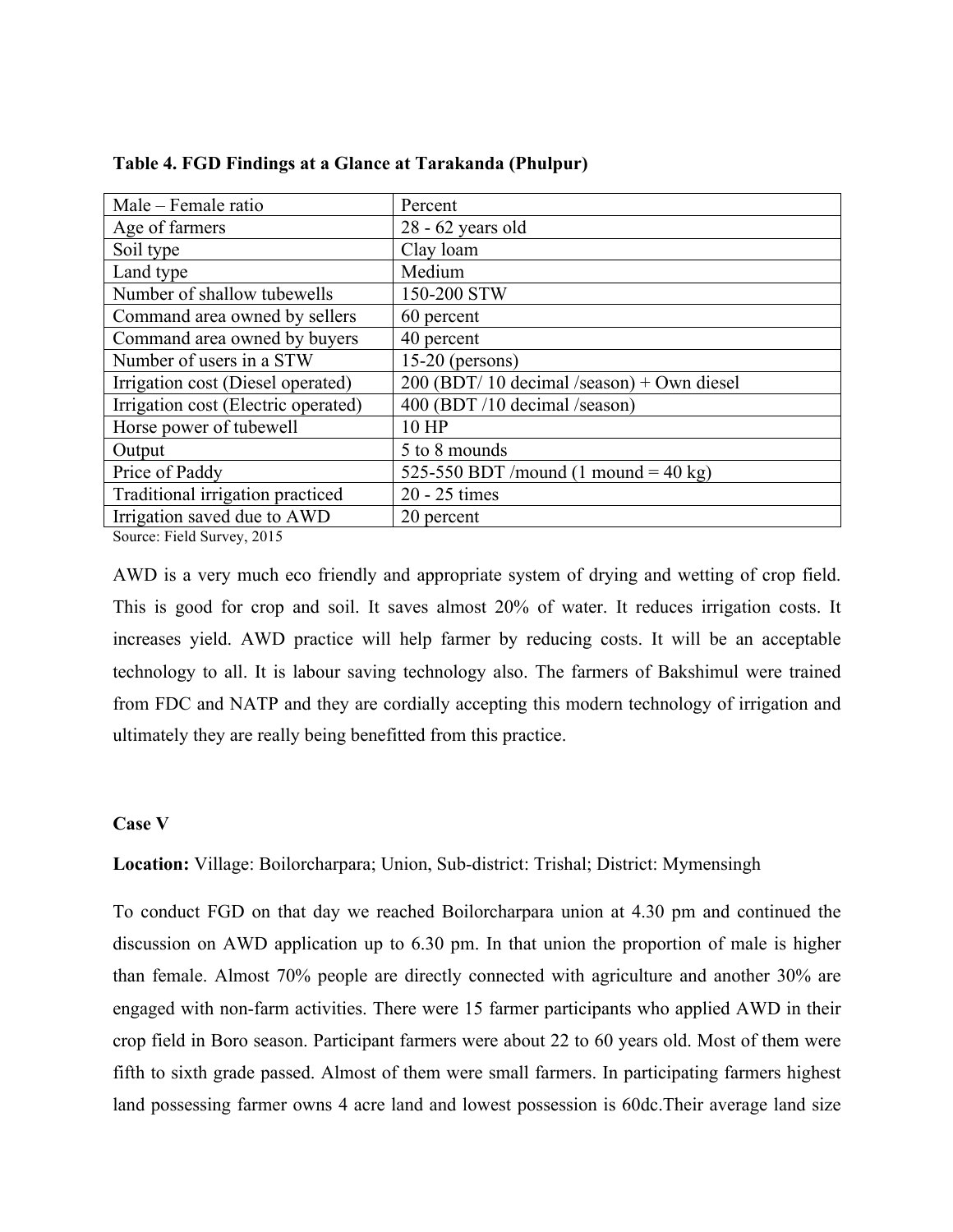were 2 to 2.5 acre. Soil texture is loamy here and it's a medium land area. Average depth of groundwater level is 40-45 ft from surface level in general but100ft below in dry season. In Boro season they cultivate BRRI- 28 and BRRI-29 in their field. A farmer cultivates 40% of land under ownership and remaining 60% under leasing. In this union there were 10-15 STW owners and 5 DTW owner and most of the STW are operated by electricity only one is operated by diesel. By STW and DTW 10-15 acre and 30-40 acre is irrigated respectively in average. Charge of irrigation water is in fixed rate, 400-500 TK./10dc and payment is done in 3-4 installments. Whereas the unpaid portion of STW charge is cleared in Halkhata. And they kept no documentary on STW charge. One STW is used in 2-3 farmers land in average for irrigation purpose. In peak period of Boro season they need 50% less water for irrigation purpose than other period.

| Male – Female ratio             | 51:49 (percent)         |
|---------------------------------|-------------------------|
| Age of farmers                  | 22-60 years old         |
| Education level of participants | Fifth-Sixth Grade       |
| Soil type                       | Loam                    |
| Land type                       | Medium                  |
| Average land size               | 2-2.5 acre              |
| Owner's land in a command area  | 40%                     |
| User's land in a command area   | 60%                     |
| Number of shallow tubewells     | $10-15$ (persons)       |
| Command area under STW          | 10-15 acre              |
| Number of users in a STW        | $10-12$ (persons)       |
| Area operated by DTW            | 30-40 acre              |
| Irrigation cost                 | 5500 BDT/ha             |
| Labor cost                      | 350 BDT Man-day         |
| Fertilizer cost                 | 1000 BDT/sack           |
| Major rice variety              | <b>BRRI-28, BRRI-29</b> |
| Depth of ground water level     | 90-100 feet             |
| Average yield in boro rice      | 5928 - 7904 Kg/ha       |

| Table 5. FGD Findings at a Glance at Trishal |  |  |
|----------------------------------------------|--|--|
|                                              |  |  |

Source: Field Survey, 2015

#### **Farmers Perception Regarding AWD**

In Boro season they use STW and DTW for irrigation purpose and paid a fixed rate to the well owner and the well owners have to pay electricity bill of STW on meter reading basis. They have started the use of STW from 2006. They heard about AWD due to IFDC and DAE and also participates some training programs on AWD. There need 1/3 times less irrigation per season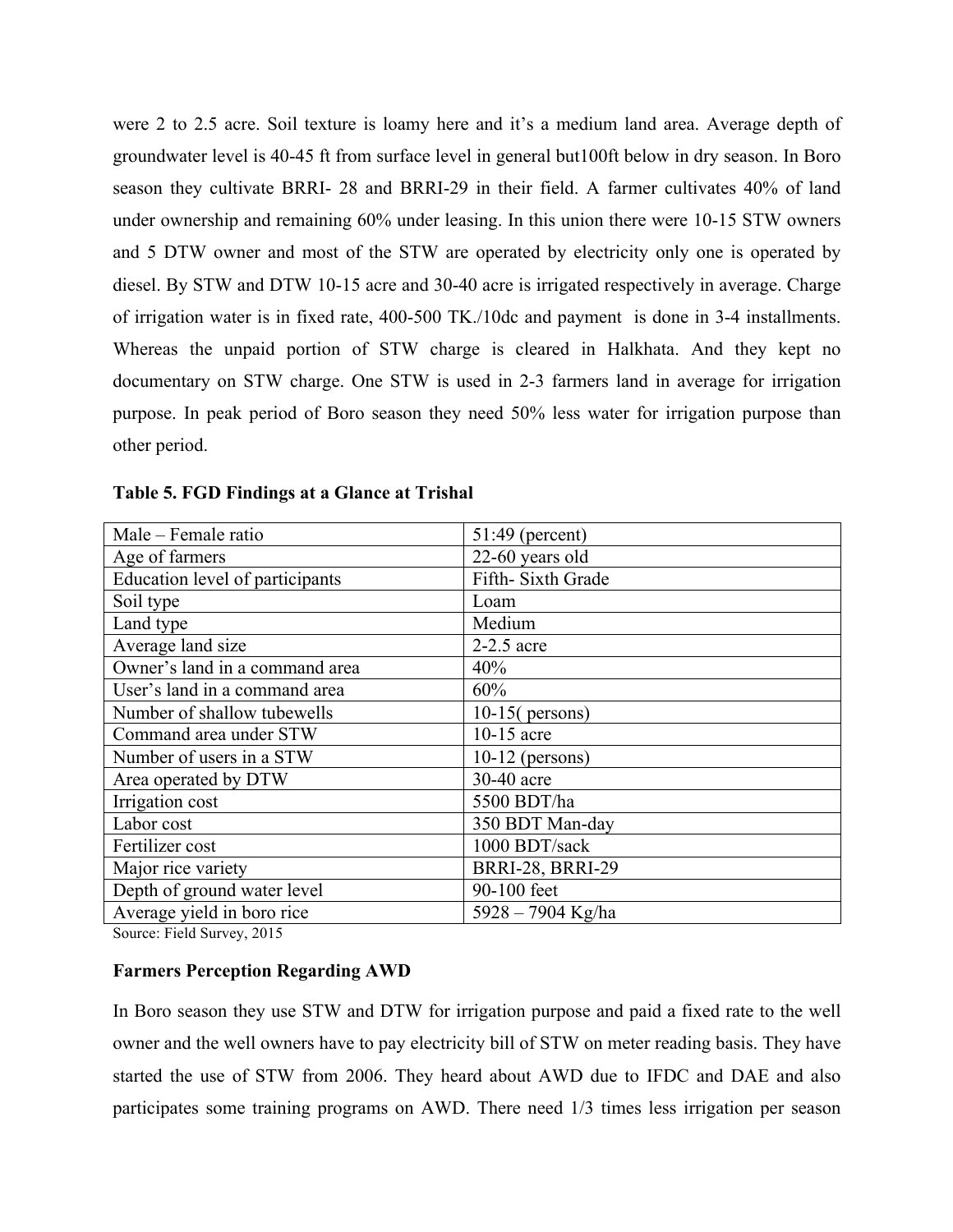than traditional practices in AWD application. Groundwater level depletion has increased year by year. So they need to lift water from more depth which causes higher irrigation cost. Most of the STW here are operated through electricity, which saves the higher diesel cost and also the electricity bill as they require less irrigation in AWD process. They said due to this process they can save water and reduce cost of irrigation and fertilizer. In AWD process there need half times less fertilizer than traditional practices (80kg/acre urea saves). Due to AWD process the proportion of productive tillers has increased and strengthens the shoot and root activity. It is easy to fertilizer spreading, harvesting as the soil are not so muddy. And finally by applying AWD technique in their field in Boro season they get 1.5 times higher yield per katha than in traditional practices. So in that area farmers are very interested to adopting and applying the AWD technology.

On the other hand, they said that the labor and fertilizer cost is high (350Tk./mandays) and (1000Tk/sack) respectively. And the well owners don't reduce the water charge even though there need less electricity for less irrigation. So their production cost is increasing day by day but the selling price of rice is very low (600Tk./mound) and earn 500Tk/acre from straw. Production cost of cultivating is 3000Tk./Katha. So with this selling price it is even very hard to recover the production cost. So they claim higher selling price of rice at least 800Tk./mound and need to reduce the water charge. And due to this loss they get discouraged to produce rice in next season; only produce up to subsistence level and they also claim that non farming activities will generate more income than rice production. Through this AWD process they can reduce production cost which indirectly increases the income in Boro season.

#### **Farmers Suggestions**

- $\triangleright$  Government should give more subsidy to reduce production cost;
- $\triangleright$  Electricity bill should be reduced;
- $\triangleright$  The system of fixed electricity bill well should be removed;
- $\triangleright$  They needs sufficient electricity in Boro season;
- $\triangleright$  Managing large numbers of farmer groups for irrigation requires a more sophisticated organization of the irrigation management.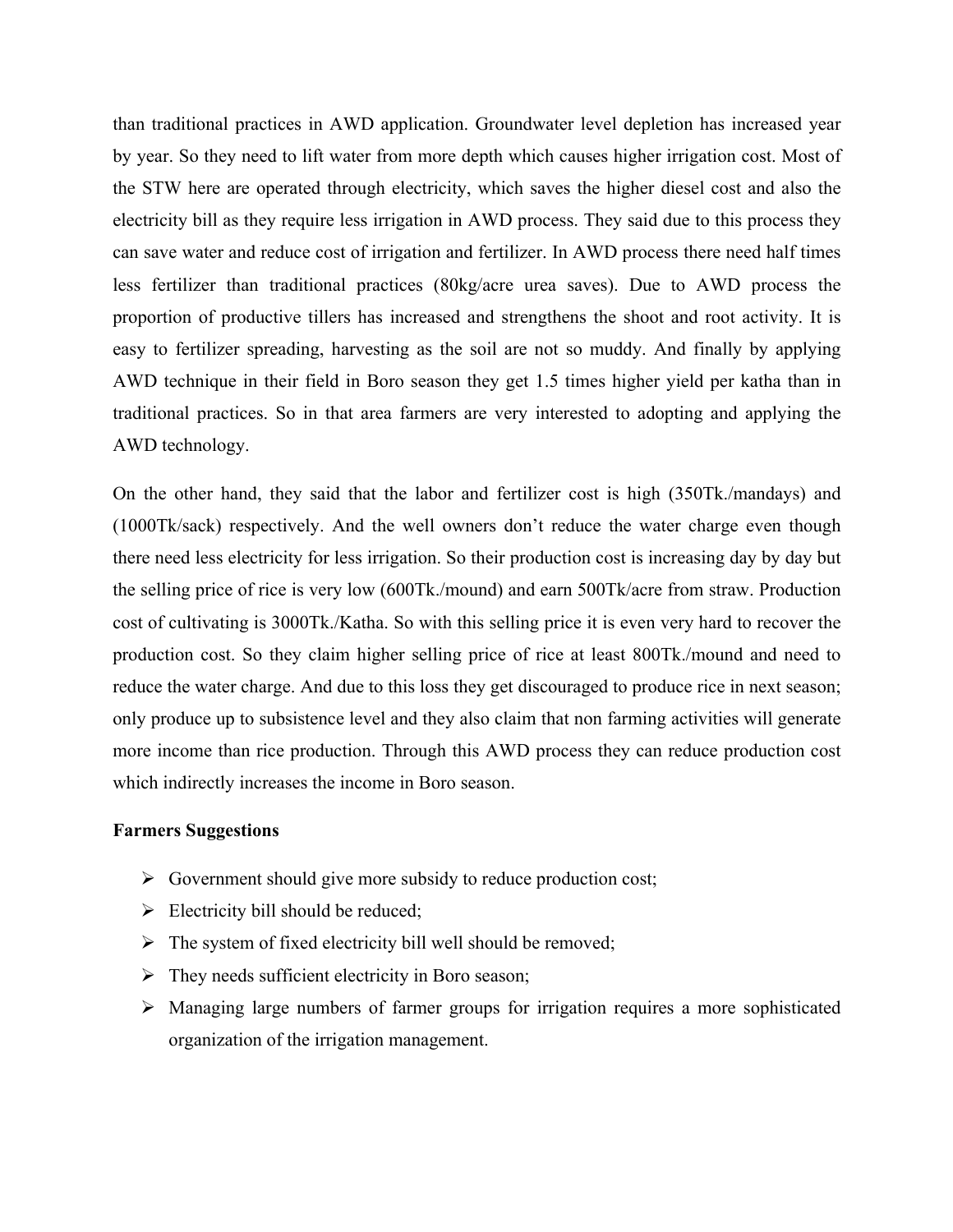#### **Non-Farmers View**

Non farmers said that they can't meet up the regular family expenses due to higher price of all regular necessary commodities and only the price of rice is reasonable. So from their point of view the price of rice should not be increased. So there is conflict between farmers and nonfarmers about selling price of rice.

#### **Recommendations**

- People have to understand the usefulness of AWD process;
- $\triangle$  There need to raise awareness among people to adopt it;
- $\bullet$  DAE has to disseminate it to farmers nationwide;
- \* The media such as radio and TV should telecast programs on AWD;
- $\div$  There need to illustrate the actual usefulness of AWD;
- This requires close collaboration among medium, small-scale and marginal farmers within irrigation systems.

Although the respondent farmers are satisfied with AWD technique, the adoption of AWD process in this area is still in its early stages. Key organizations from public, private and the nongovernmental sectors have shown high commitment in promoting AWD, taking up the new technology and disseminating it within ongoing projects and programs. But the successful spread of this technology depends on good links between the organizations that disseminates AWD efficiently and effectively among the farmers.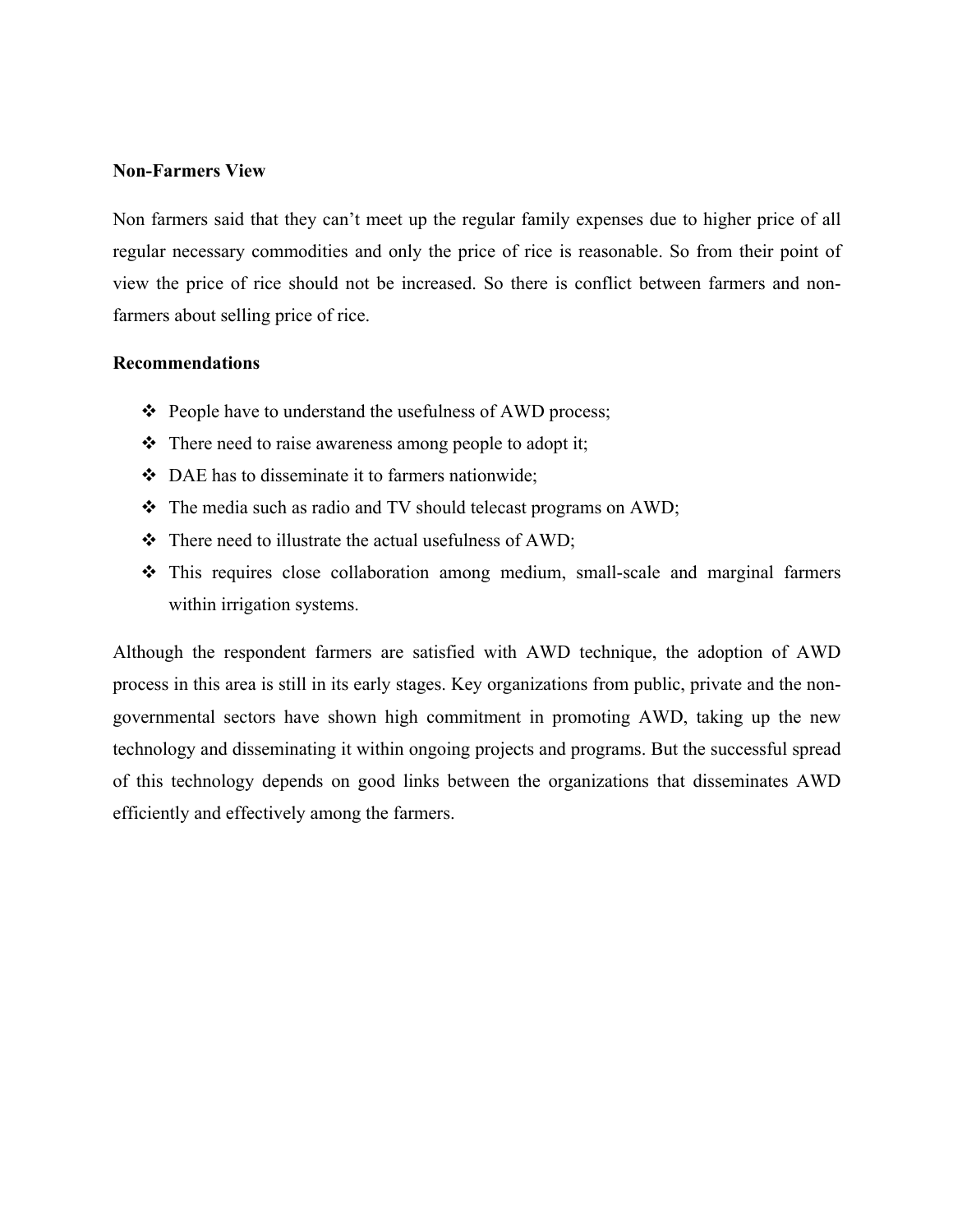#### **Results from IFDC's Field Demonstration**

| District                                             | Upazila    |                 | Yield (kg/ha)    | Frequency of irrigation<br>(no.) |                  | Time of irrigation<br>(hrs/ha) |                  |
|------------------------------------------------------|------------|-----------------|------------------|----------------------------------|------------------|--------------------------------|------------------|
|                                                      |            | <b>AWD Plot</b> | Farmers'<br>Plot | <b>AWD Plot</b>                  | Farmers'<br>Plot | <b>AWD Plot</b>                | Farmers'<br>Plot |
| Mymensingh                                           | Muktagacha | 6142(5.7)       | 5810             | 8                                | 12               | 98.8                           | 118.7            |
|                                                      | Phulpur    | 5139 (16.4)     | 4417             | 11                               | 16               | 84.0                           | 133.4            |
|                                                      | Trishal    | 7308 (19.3)     | 6128             | 6                                | 10               | 14.8                           | 24.7             |
| Average                                              |            | 6183 (12.7)     | 5488             | 8(38.5)                          | 13               | 64.2(27.8)                     | 88.9             |
| Sherpur                                              | Nakla      | 6233(12.2)      | 5554             | 12                               | 17               | 66.7                           | 86.5             |
|                                                      | Nalitabari | 6280(7.9)       | 5818             | 11                               | 17               | 81.5                           | 153.2            |
| Average                                              |            | 6257(10.0)      | 5686             | 12(29.4)                         | 17               | 71.6(39.6)                     | 118.6            |
| Average<br>of<br>figure<br>Mymensingh<br>and Sherpur |            | 6207(11.7)      | 5558             | 10(28.6)                         | 14               | 66.7(34.2)                     | 101.3            |

Table 6. AWD demonstration results in Mymensingh and Sherpur region

Figures in the parentheses indicate percentage change.

Source: IFDC 2015 (Accelerating Agriculture Productivity Improvement, Quarterly Progress Report, April-June 2015, submitted to USAID-Bangladesh, IFDC, Muscle Shoals, Alabama 35662, USA.

It is seen from the above table that overall yield increased 11.7 percent by applying AWD where as the yield increase of DAE demonstration plot was 12.36 percent (DAE, 2010). On the other hand number of irrigation reduced 28.6 percent and hours of irrigation reduced 34.2 percent meaning is that application of AWD can reduce irrigation use (29 to 34%) and pumping cost significantly. DAE demonstration experience through NATP showed that by using AWD, irrigation reduced 33 percent and cost reduced about 27.98 percent (DAE, 2010).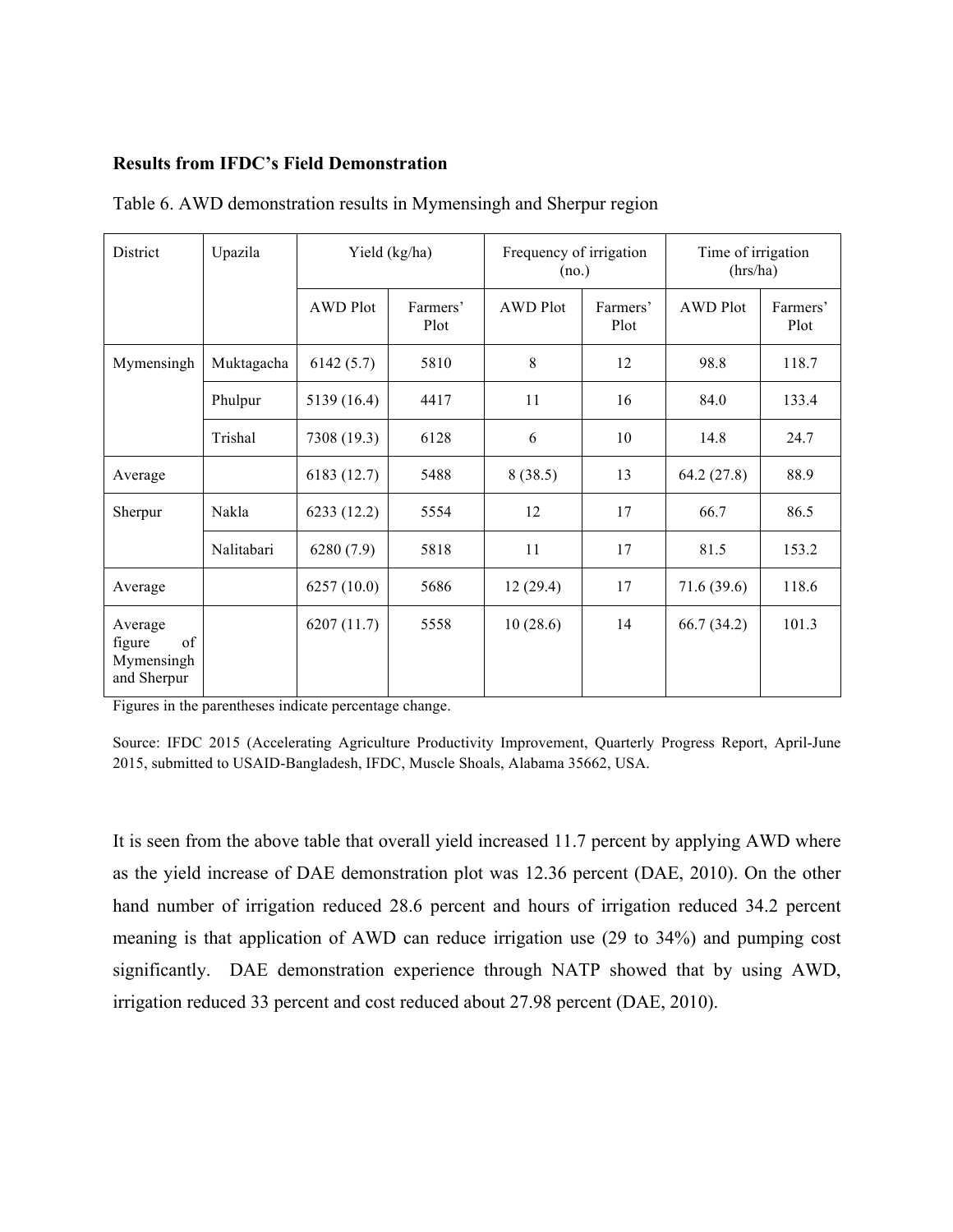## **Benefit Cost Analysis of AWD Application**

It is very important to see the benefit-cost analysis of AWD application in the farmers' field. They always consider the direct benefit from one technology.

| Table 7. Benefit and cost of applying AWD at the farmers' field |  |
|-----------------------------------------------------------------|--|
|-----------------------------------------------------------------|--|

| Sl. No.          | Cost and benefit items                                     | Cost and benefit<br>(BDT/ha) |
|------------------|------------------------------------------------------------|------------------------------|
| 1.               | Additional cost for perforated pipe/bottle                 | 1400.00                      |
| $\overline{2}$ . | Additional labour cost for irrigation and other management | 5000.00                      |
| 3.               | Additional cost for weeding (Herbicides)                   | 5600.00                      |
| $\mathbf{A}$     | Total additional cost for applying AWD                     | 13000.00                     |
| $\overline{4}$ . | Monetary benefit from yield increase (11.7%)               | 10893.00                     |
| 5.               | Monetary benefit from reduced irrigation (30%)             | 6000.00                      |
| $\mathbf{B}$     | Total additional benefit for applying AWD                  | 16893.00                     |
| 6.               | Benefit cost ratio for applying AWD (B/A)                  | 1.30                         |

Source: Author's calculation based on FGD at the village level

It is seen from the above mentioned table 7 that the additional cost for applying AWD technique at the farmers' field is about BDT. 13000.00/ha and additional benefit from it is about BDT. 16893.00/ha. BCR of applying AWD is 1.30 meaning is AWD application is beneficial for farmers.

## **Concluding Remarks**

Considering water use, cost and returns, it is evident AWD irrigation method is superior. It can be concluded from FGD and IFDC's research that:

- 1. AWD demonstration saved water, time, and labor.
- 2. Yield of rice is higher in AWD plot than traditional practice.
- 3. AWD method of irrigation reduced irrigation cost and cost of production.
- 4. AWD gave higher gross return and gross margin than conventional practice.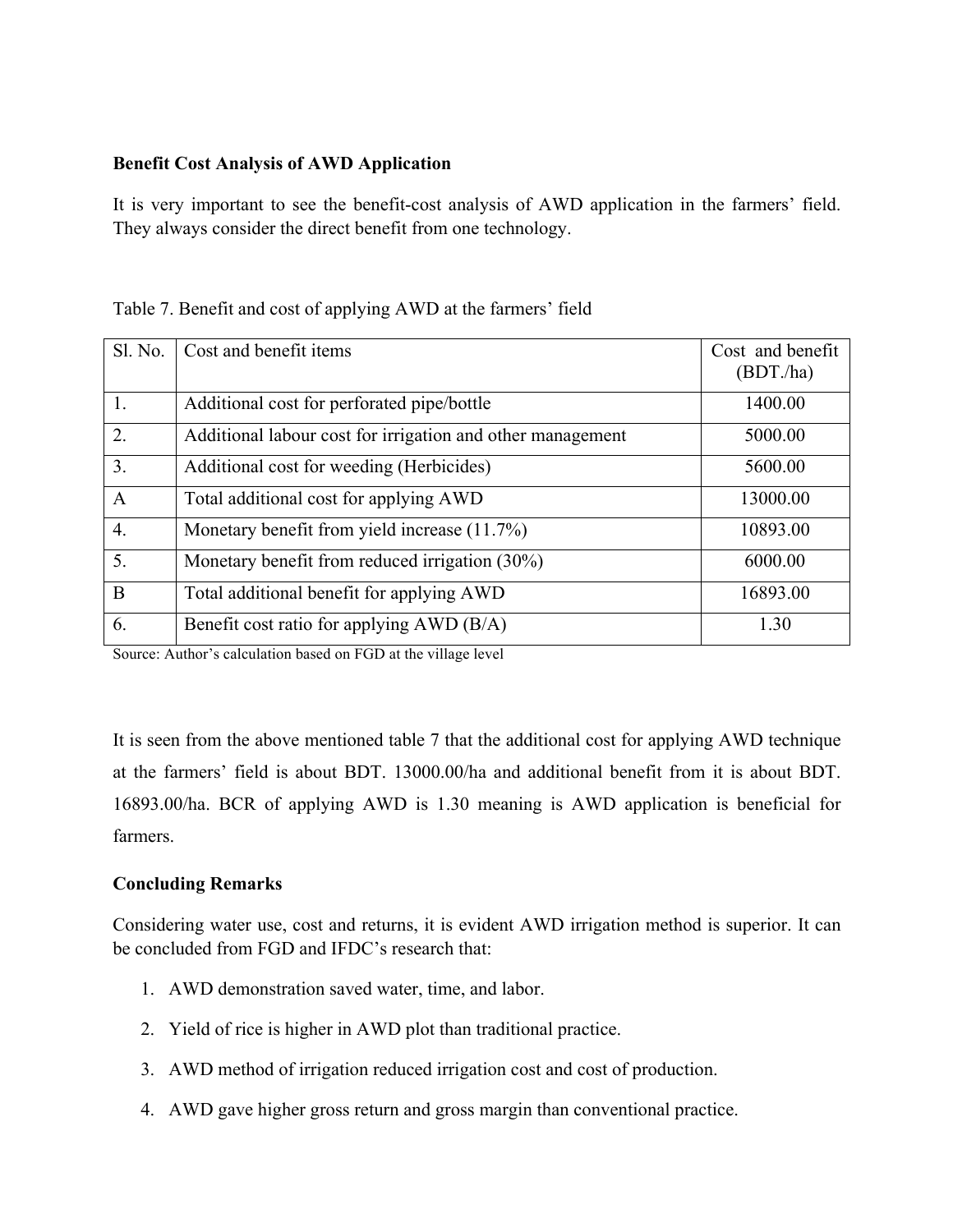Farmers' faced some basic constraints to adopt AWD methods in their field and those are:

- 1. Monitoring is difficult for them.
- 2. Commitment from the seller is not ensured.
- 3. Kacha channel is a problem to control irrigation water.
- 4. Irrigation mainly depends on owner of the machine.
- 5. Insufficient supply of electricity and higher price of diesel are problems for regular supply of water.

## **Strategies for scaling-up AWD technology**

- 1. Undertaking massive dissemination of AWD program through DAE staff at the field level.
- 2. Undertaking extensive program to focus AWD technology through print and electronic media such as TV, News paper, etc.
- 3. Undertaking extensive training and motivational program for farmers, field workers of DAE as well as owners of the machine.
- 4. Drawing the attention of the policy makers through workshop and seminar.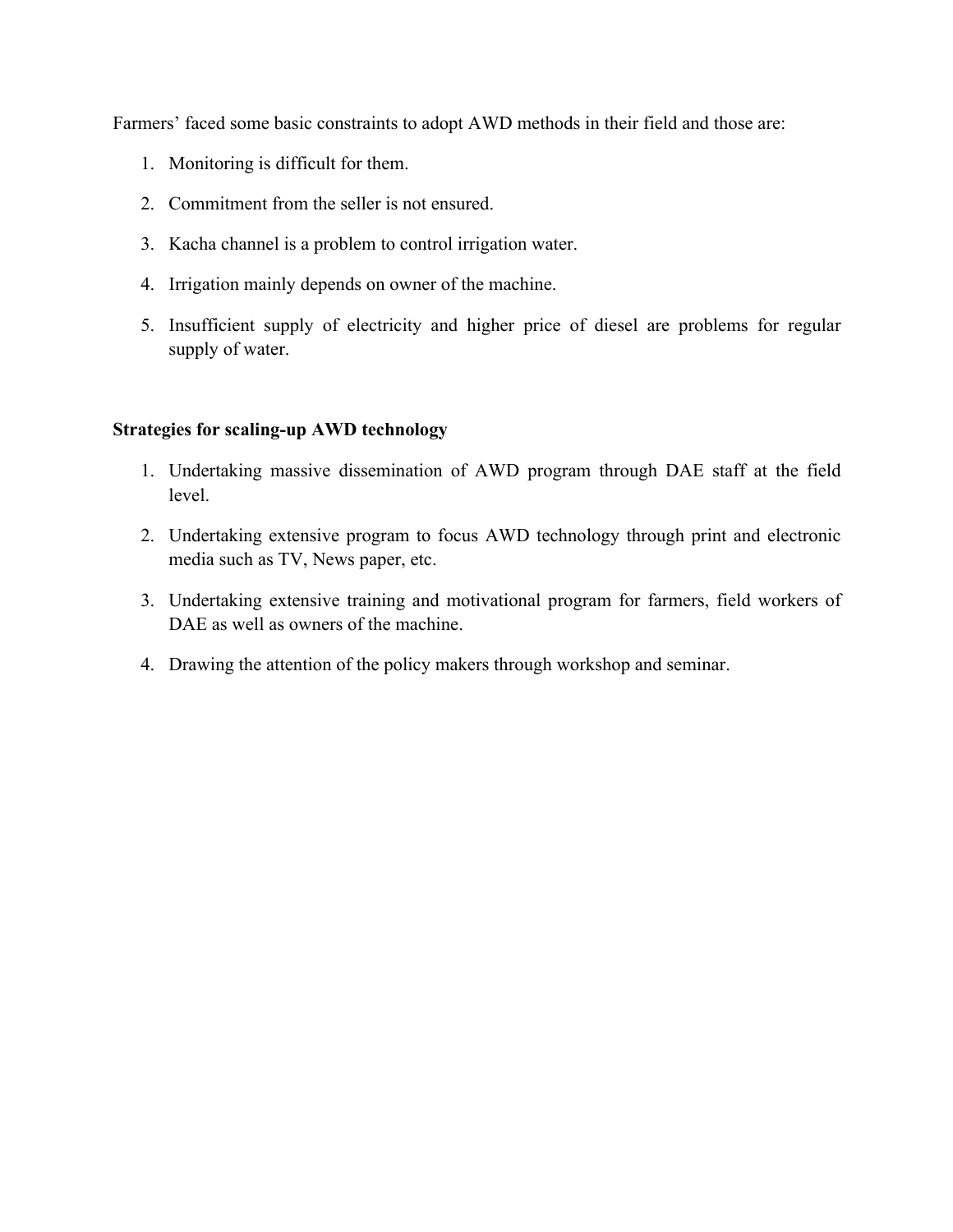## **Appendix-1**

# **FGD Photo Gallery**



Pictorial view of FGD at Muktagacha in Mymensingh



Pictorial view of FGD at Nakla in Sherpur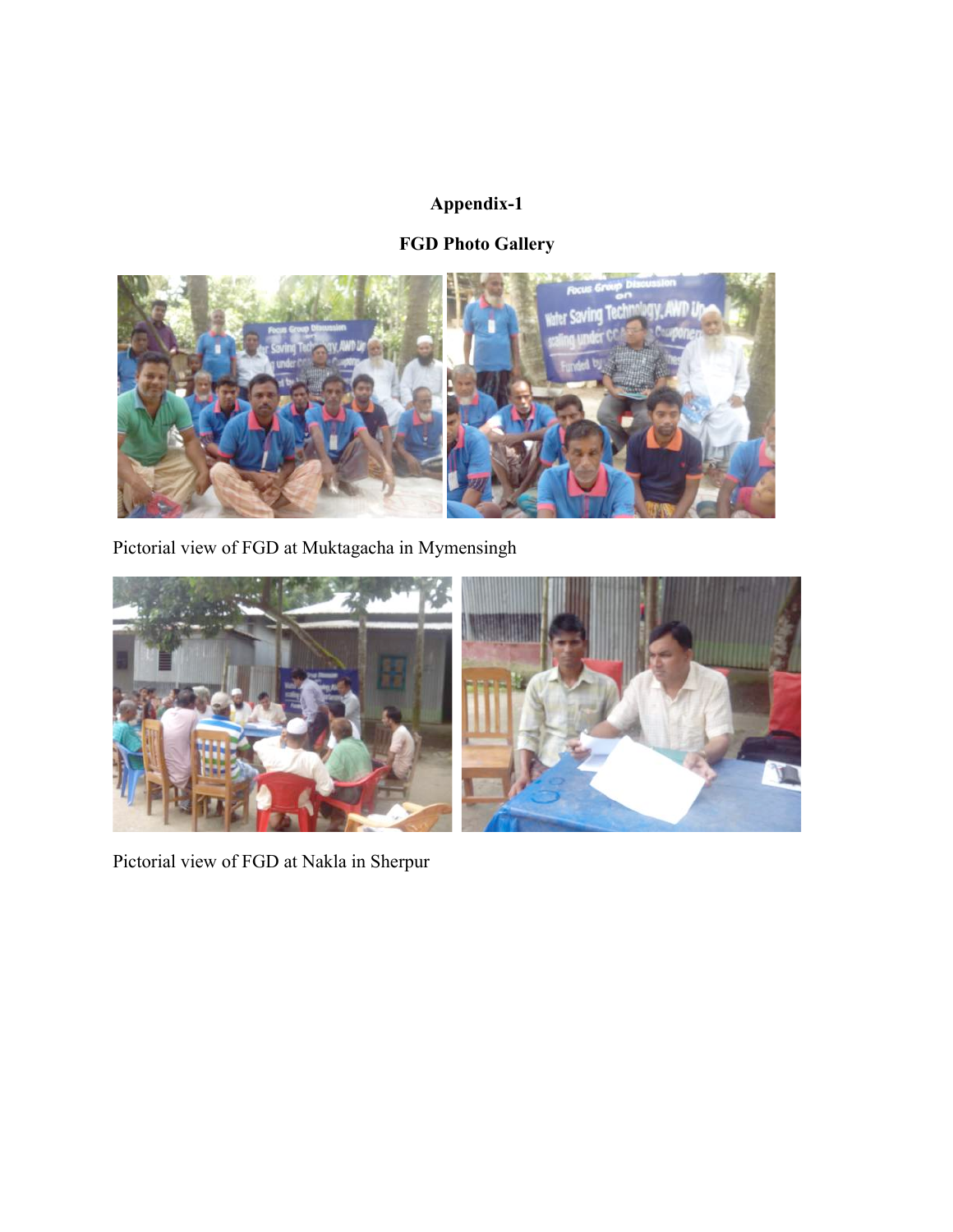

Pictorial view of FGD at Nalitabari in Sherpur



Pictorial view of FGD at Phulpur in Mymensingh



Pictorial view of FGD at Trishal in Mymensingh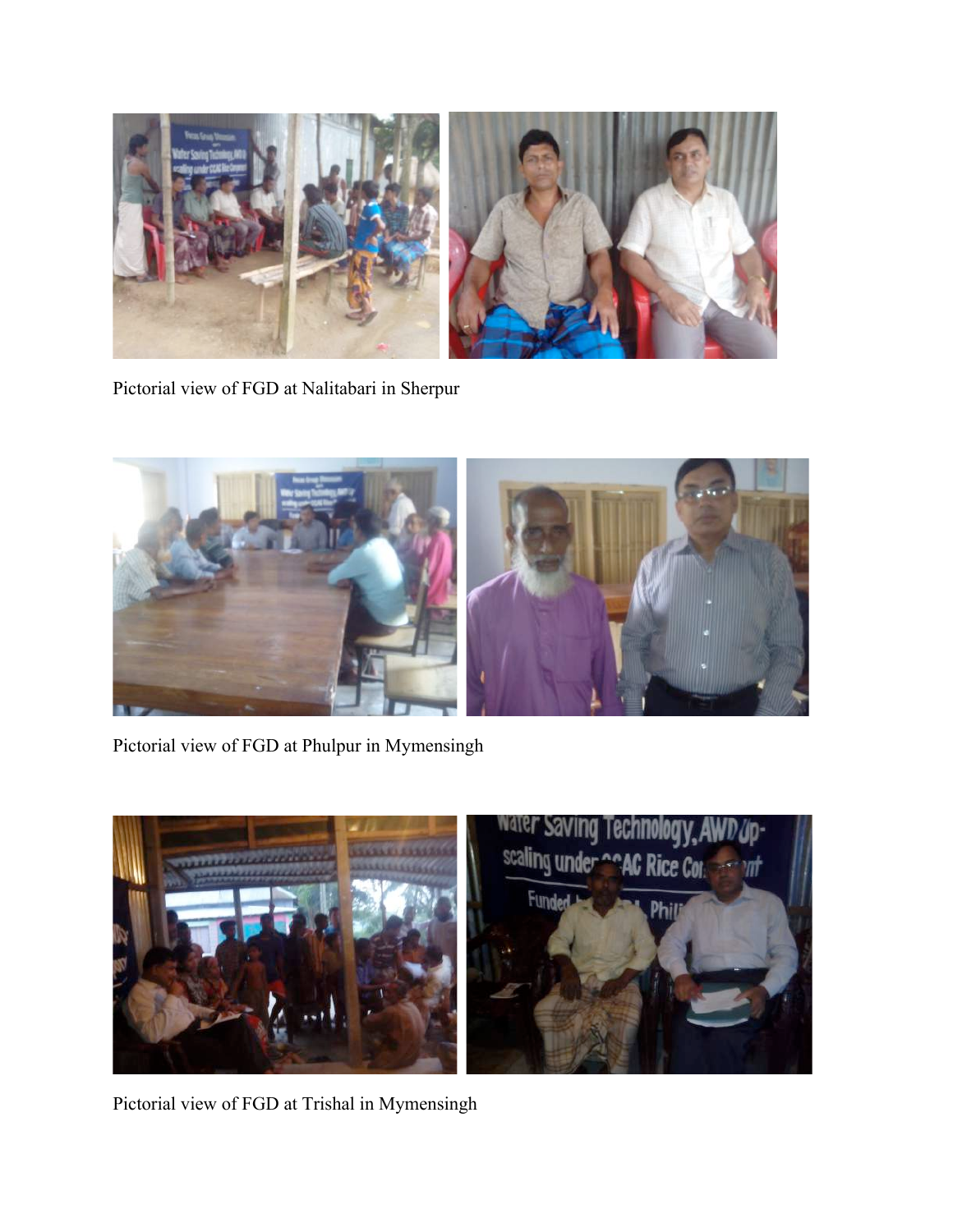# Appendix-2



Figure: Map showing the selected Districts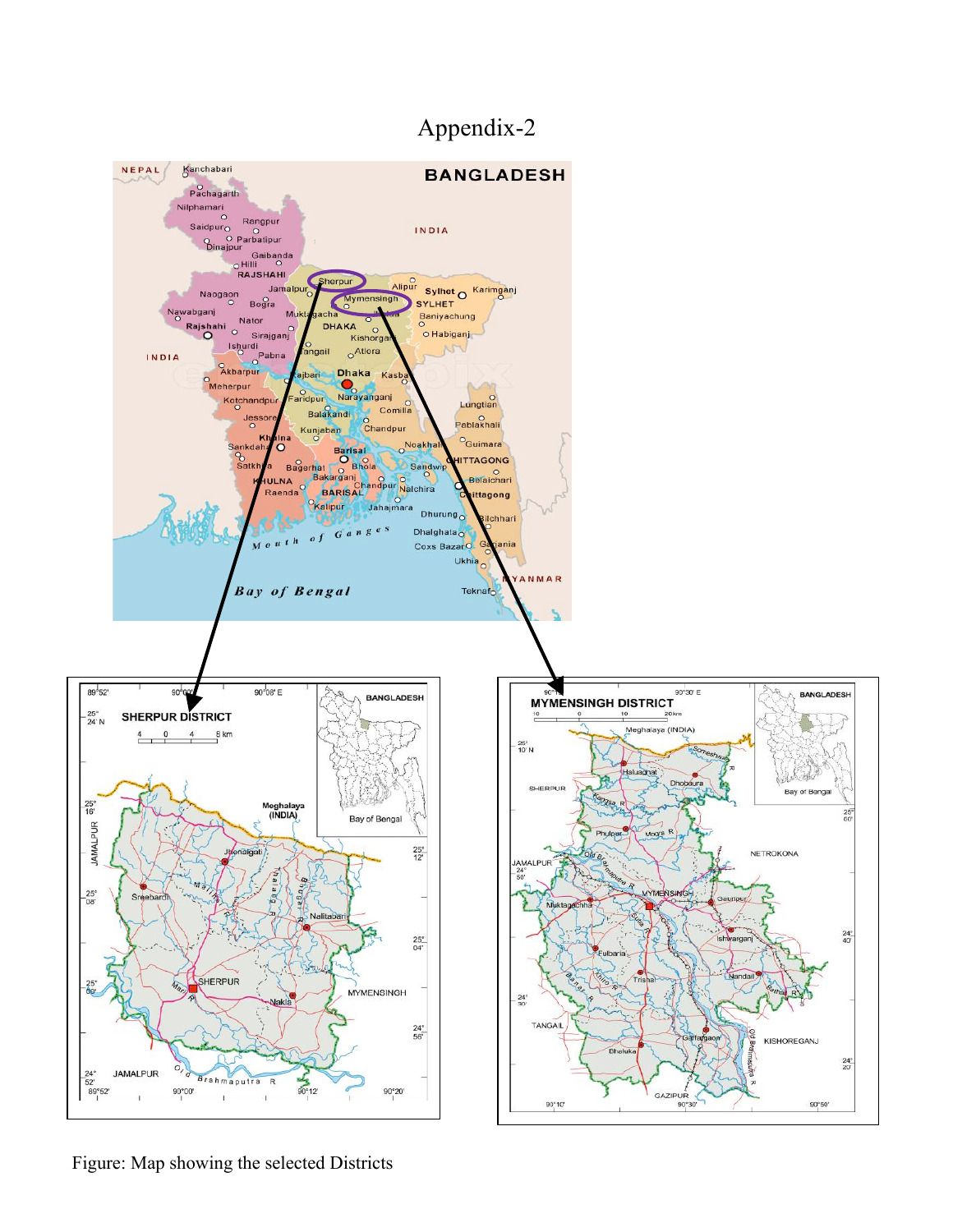

Figure: Map showing the selected Upazilas in Sherpur district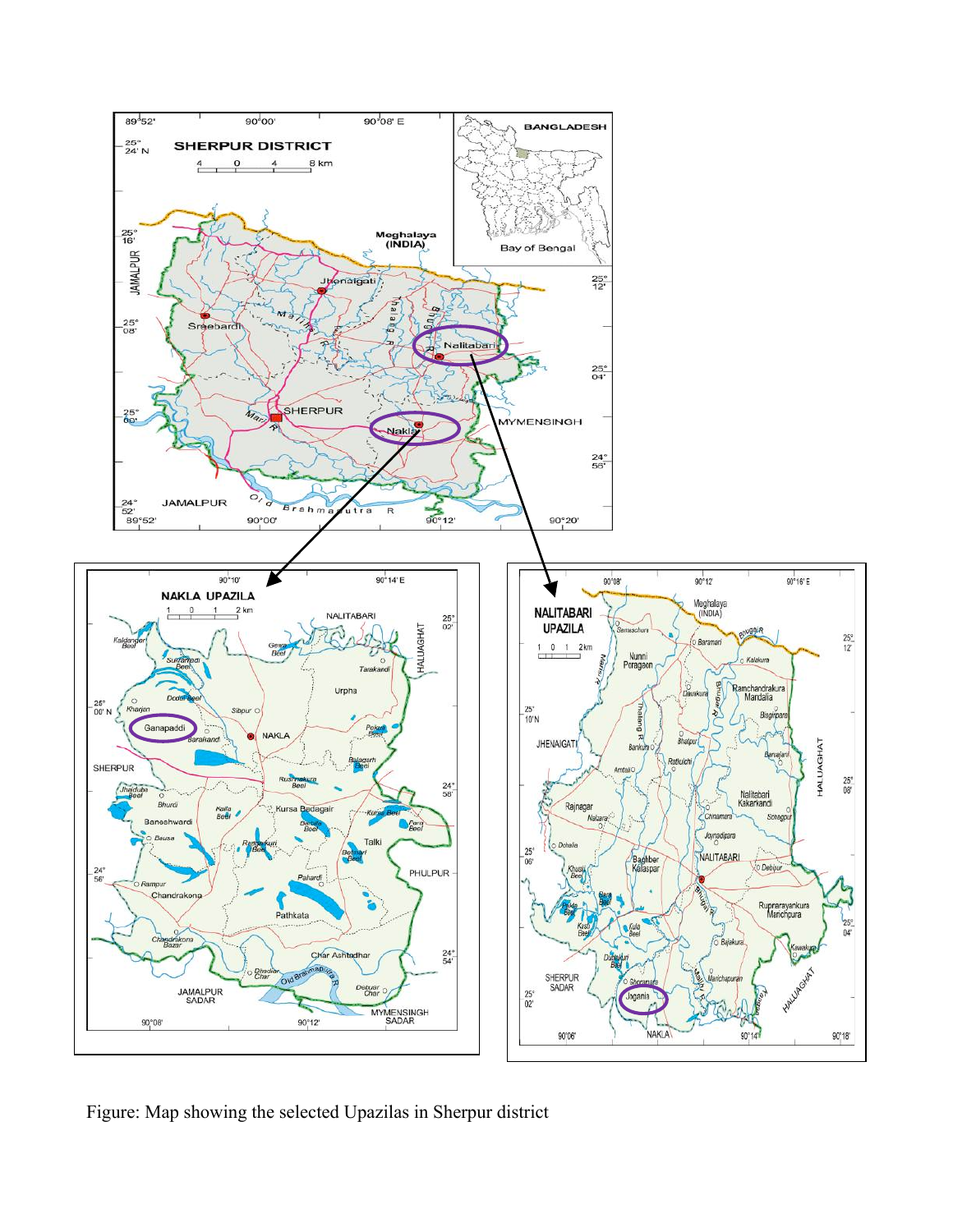

Figure: Map showing the selected Upazilas in Mymensingh district